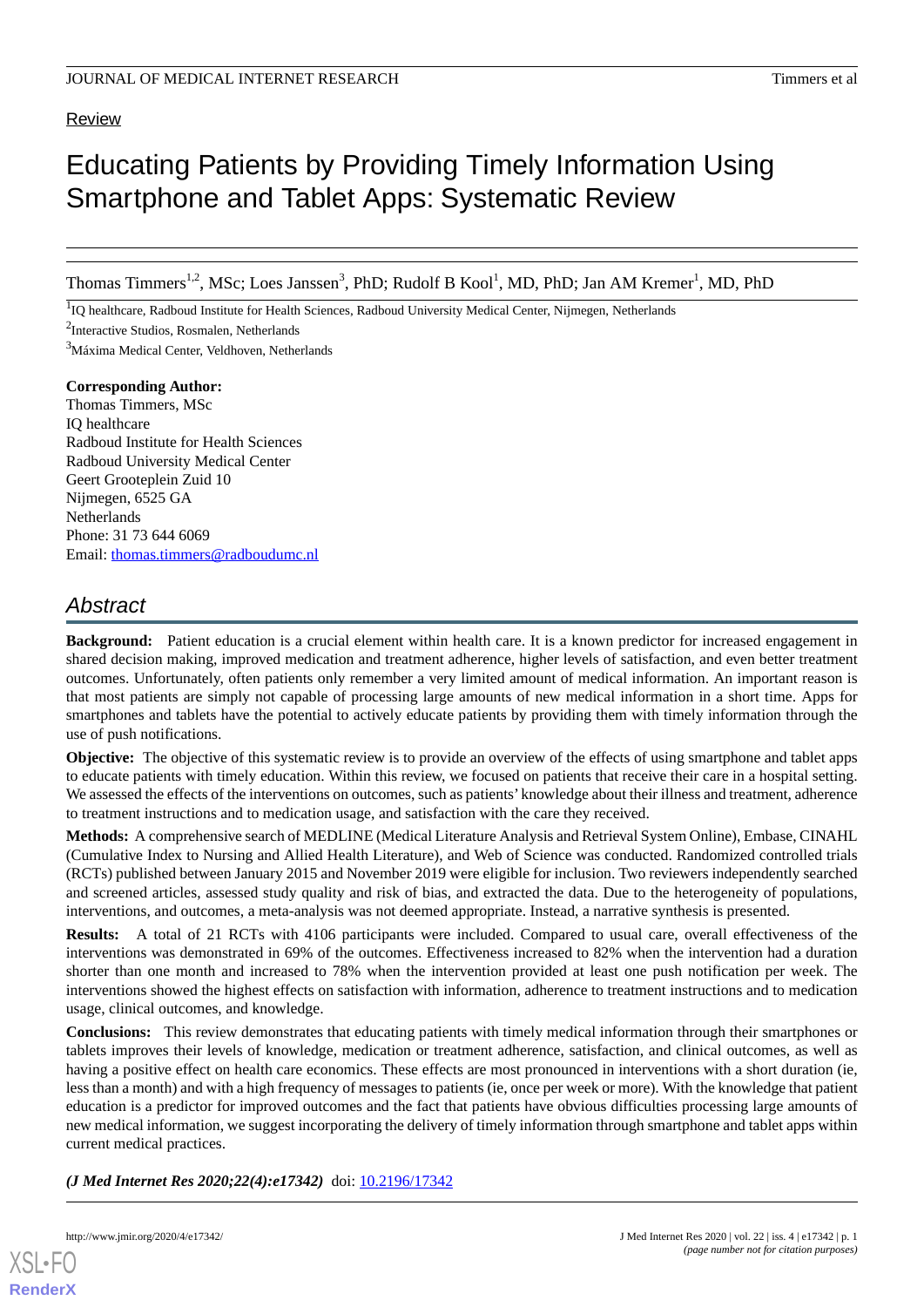## **KEYWORDS**

patient education; push notification; self-management; eHealth; timely information; timely education; smartphone; tablet computer; self-care; mobile phone

## *Introduction*

Patient education is a crucial element within health care. Health care professionals provide patients with information about the origins of complaints, treatment options, prognosis, how to prepare for treatment, or how to manage one's health during the recovery phase. Health care professionals educate their patients because knowledge is a known predictor for increased engagement in shared decision making, improved medication and treatment adherence, higher levels of satisfaction, and better outcomes [[1,](#page-17-0)[2](#page-17-1)].

Unfortunately, patients often only remember a limited amount of the medical information they receive. Many different factors contribute to this. Some of these factors are related to the health care professional, such as using jargon or communicating in a passive way. Other factors are related to the patient, such as age, learning style, and stress [\[3](#page-17-2)]. Another important reason is the fact that most patients are simply not capable of processing large amounts of new medical information in a short amount of time [[4\]](#page-17-3).

During the last decade, smartphones, tablets, and apps have become commonplace in our society. These innovations offer many new opportunities within health care, such as optimizing the process of patient education. Apps, for example, allow patients to look at medical information as often as they like, at any place, and at any time. The information is comprehensive and different modes of information delivery and interaction are available. Furthermore, push notifications allow health care providers to actively educate patients with timely information, which, in this review, is defined as providing patients with small pieces of information at the time that these are actually relevant to them.

Although interventions like these appear to have much potential in allowing patients to better understand and to remember medical information, an overview of all available evidence on the effectiveness of these technologies has thus far not been published. The objective of this systematic review is to provide an overview of the effectiveness of educating patients by providing timely information using smartphone and tablet apps. With this systematic review, we focused on patients that receive care in a hospital setting rather than in primary care. We have chosen to do so since projects in primary care have already demonstrated effectiveness of electronic health (eHealth) apps, but these primarily focused on chronically ill patients from a population perspective and on telemonitoring services from an intervention perspective.

In this paper, we assess the effects that these interventions have on outcomes, such as patients' knowledge about their illness and treatment options, adherence to medication or instructions, and satisfaction with the information or the care they received.

## *Methods*

## **Search Strategy and Data Sources**

To identify relevant studies, we used a two-step strategy. First, we conducted a preliminary search in PubMed to identify key articles, relevant keywords, and Medical Subject Headings (MeSH) terms. The second step was to have the search strategy be peer reviewed by an information specialist from the Radboud academic medical center's medical library. [Multimedia](#page-17-4) [Appendix 1](#page-17-4) shows the search strategy for the final search. We comprehensively searched the following databases: MEDLINE (Medical Literature Analysis and Retrieval System Online) (Ovid); Embase (Elsevier); CINAHL (Cumulative Index to Nursing and Allied Health Literature) (EBSCO); and Web of Science. Relevant systematic reviews were also assessed for eligible articles. In order to compare the effectiveness of interventions, we preferred to only include randomized controlled trials (RCTs). Since we were unsure about the number and quality of RCTs, our primary search also included cohort and quasi-experimental studies. After assessing the number and quality of RCTs, we decided to only include these in the review. Reporting was done in accordance with the PRISMA (Preferred Reporting Items for Systematic Reviews and Meta-Analyses) guidelines [[5\]](#page-18-0).

Based on the results of our preliminary search, we deliberately limited our search to articles published between January 1, 2015, and November 1, 2019, as the interventions described before this period did not meet the eligibility criteria or could no longer be repeated since the technique was outdated or no longer available. We searched for papers in English and looked at reference lists of included studies to optimize our search.

## **Eligibility Criteria**

RCTs were included if they met a number of eligibility criteria: (1) interventions had a focus on patient education through a smartphone or tablet app, used in a hospital setting; (2) interventions had to use push notifications to actively notify patients about newly available information in the app; and (3) the intervention had to be available for multiple days.

We excluded trials that focused solely on the acceptance or feasibility of technology, content or design of the intervention, availability in app stores, telemedicine (ie, remote care), websites or online platforms, or trials that only described the usage of an SMS. Furthermore, articles focusing on data collection, security, behavior or characteristics of patients, and health care professionals were excluded, as were study protocols. Studies were not excluded on the basis of sociodemographic characteristics of patients, such as age, gender, ethnicity, or any other related characteristic.

## **Data Selection, Extraction, and Management**

The search results from different electronic databases were combined within a single Endnote library, version 8.2 (Clarivate Analytics), and duplicates were removed. Two reviewers (TT



 $XS$  $\cdot$ FC **[RenderX](http://www.renderx.com/)**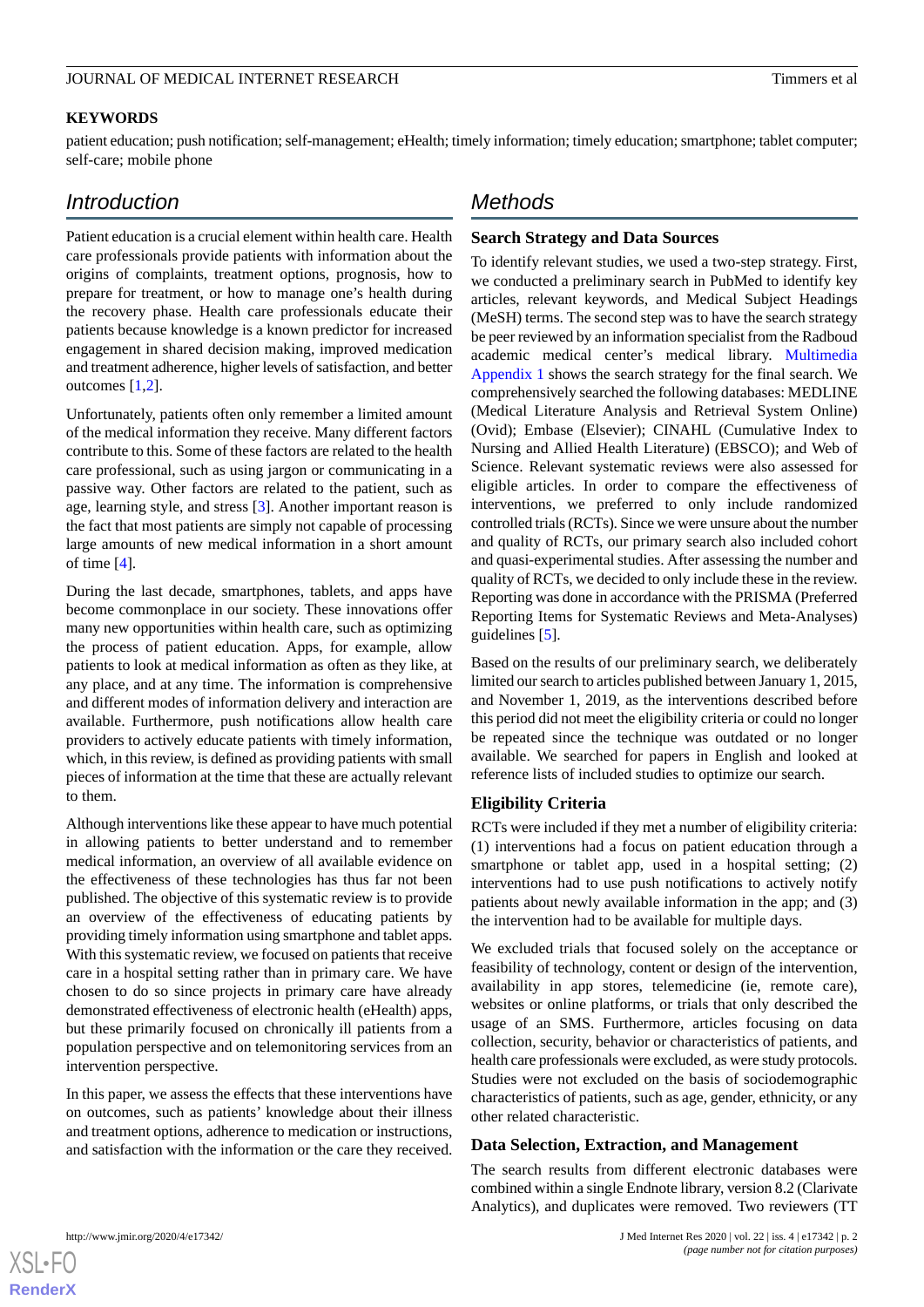and LJ) independently screened titles and abstracts to identify studies that potentially met the inclusion criteria. The full text of these articles was retrieved and read. Two review authors (TT and LJ) independently assessed these articles against the eligibility criteria and extracted the data from the included studies using a structured data extraction form. Disagreements were resolved through discussion and, if necessary, a third reviewer (RBK) was consulted. We extracted information about the patient population, outcomes, interventions, controls, results, and outcome measures.

## **Assessment of Risk of Bias**

Two reviewers (TT and LJ) independently assessed the risk of bias of included RCTs using the Cochrane Collaboration's *risk of bias* tool [[6\]](#page-18-1). Judgements concerning the risk of bias for each study were classified as high, some concerns, or low.

## **Data Synthesis**

Included studies were insufficiently homogenous in terms of patient population, outcomes, and type of intervention. The decision not to perform a meta-analysis was made as a consensus by all authors. For any outcome that was investigated in three or more studies, we present a narrative synthesis of results. In order to compare the effects of the different interventions over the different studies, a standardized mean difference (SMD) is reported, including the 95% CI for the effect. SMD is reported only when results are normally distributed and mean and SD are available. The magnitude of the effect is interpreted according to Cohen's guidelines: small (SMD is 0.2 or lower),

medium (SMD is between 0.2 and 0.8), or large (SMD is 0.8 or higher) [\[7](#page-18-2)].

Furthermore, we created a narrative synthesis of overall results per outcome in relation to the duration of the intervention or the frequency with which messages were sent to the patient. Therefore, the duration of the intervention was subdivided into short (<1 month) and long ( $\geq$ 1 month). The frequency of messaging was subdivided into high (>1 message per week) or low (≤1 message per week). The relative effectiveness was calculated by dividing the total number of participants in studies that demonstrated an effect for the outcome by the total number of participants in studies linked to the outcome. Finally, a weighted overall effect was calculated summarizing all outcomes, specified for the duration of the intervention and the frequency of messages.

## *Results*

## **Overview**

Our searches yielded a total of 5497 articles from which 2041 unique articles were derived. After screening titles and abstracts, 1970 records were excluded. A total of 71 articles were assessed for eligibility by full-text screening. A total of 50 articles were excluded after full-text reading because of study type (ie, cohort, quasi-experimental, or other) or because the intervention used did not actually deliver timely education. In total, 21 RCTs were included in the review, including 4106 participants (see [Figure](#page-2-0) [1\)](#page-2-0). Sample sizes ranged from 34 participants [\[8](#page-18-3)] to 650 participants [\[9](#page-18-4)].

<span id="page-2-0"></span>**Figure 1.** PRISMA (Preferred Reported Items for Systematic Reviews and Meta-Analyses) flowchart. RCT: randomized controlled trial.

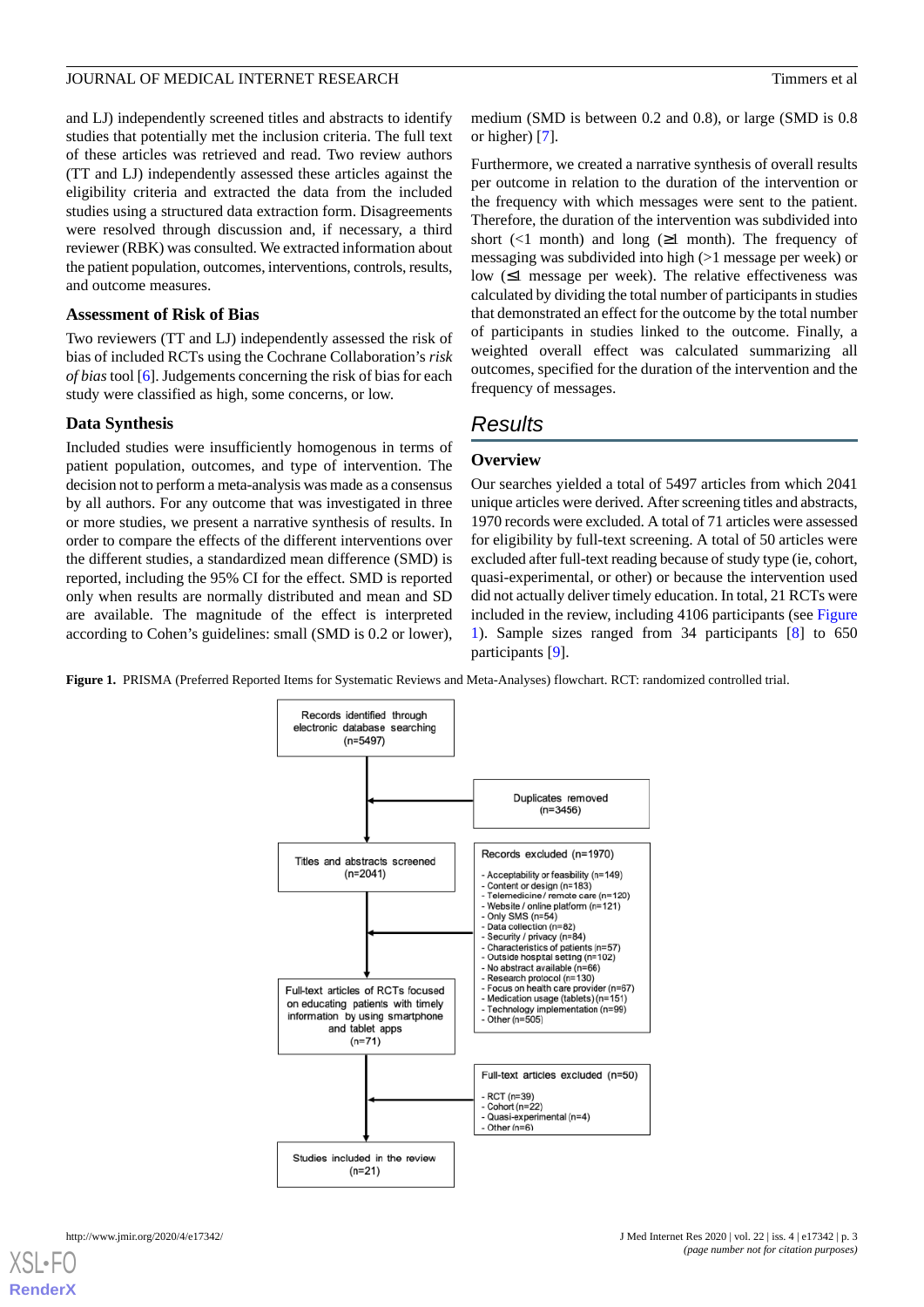#### **Included Studies: Study Designs and Populations**

Nine studies were conducted in Europe [[10-](#page-18-5)[18\]](#page-18-6), four studies in North America [[8,](#page-18-3)[19](#page-18-7)-[21\]](#page-18-8), five studies in Asia [\[9](#page-18-4)[,22](#page-18-9)-[27\]](#page-19-0), and one study in Africa [[28\]](#page-19-1). In total, 4106 patients participated in the studies. Studies were divided over many different medical departments: gastroenterology [[9,](#page-18-4)[18](#page-18-6),[22,](#page-18-9)[24](#page-18-10),[28\]](#page-19-1), orthopedics [[10](#page-18-5)[,12](#page-18-11),[13\]](#page-18-12), cardiology [\[17](#page-18-13)[,20](#page-18-14),[25,](#page-19-2)[26](#page-19-3)], oncology [\[21](#page-18-8)], surgery [[11,](#page-18-15)[19](#page-18-7)[,23\]](#page-18-16), urology [\[16\]](#page-18-17), internal medicine [\[27\]](#page-19-0), sports medicine [[14\]](#page-18-18), pulmonary disease [[8\]](#page-18-3), and neurology [[15\]](#page-18-19). Six studies used a social media platform as the medium for the intervention [[9](#page-18-4)[,22](#page-18-9)-[24,](#page-18-10)[26](#page-19-3),[27\]](#page-19-0). Eight studies used apps that were already commercially available [\[10](#page-18-5)[,12](#page-18-11)-[14,](#page-18-18)[16](#page-18-17),[17,](#page-18-13)[19](#page-18-7),[20\]](#page-18-14) and five studies used apps that were developed specifically for the study [[8](#page-18-3)[,18](#page-18-6),[21](#page-18-8)[,25](#page-19-2),[28\]](#page-19-1). A total of five interventions that were used provided the possibility to interact with a health care provider [[9](#page-18-4)[,22](#page-18-9),[26](#page-19-3)[-28](#page-19-1)].

Two studies included detailed information about the content and timing of notifications used in the intervention [\[10](#page-18-5),[17\]](#page-18-13) and eight provided some details or images [[9](#page-18-4)[,12](#page-18-11),[13](#page-18-12),[15,](#page-18-19)[21](#page-18-8)[,22](#page-18-9),[25,](#page-19-2)[28](#page-19-1)]. Regarding the phase of the treatment in which the study was conducted, seven studies focused on the period before the start of the treatment [\[9](#page-18-4)[,12](#page-18-11)[,18](#page-18-6),[21,](#page-18-8)[22](#page-18-9)[,24](#page-18-10)[,28](#page-19-1)], 12 studies focused on the period after the start of the treatment [[8](#page-18-3)[,10](#page-18-5),[11,](#page-18-15)[13-](#page-18-12)[16](#page-18-17)[,19](#page-18-7),[20](#page-18-14)[,25](#page-19-2)-[27\]](#page-19-0), and one focused on both [[23\]](#page-18-16).

Details of the population, type of intervention, outcomes, and mean age of participants are presented in [Table 1.](#page-4-0) The details of the interventions used, their duration, phase of the treatment, and frequency of notifying patients are presented in [Table 2](#page-5-0). An overview of all the measurement instruments used per study to assess these outcomes can be found in [Multimedia Appendix](#page-17-5) [2.](#page-17-5)

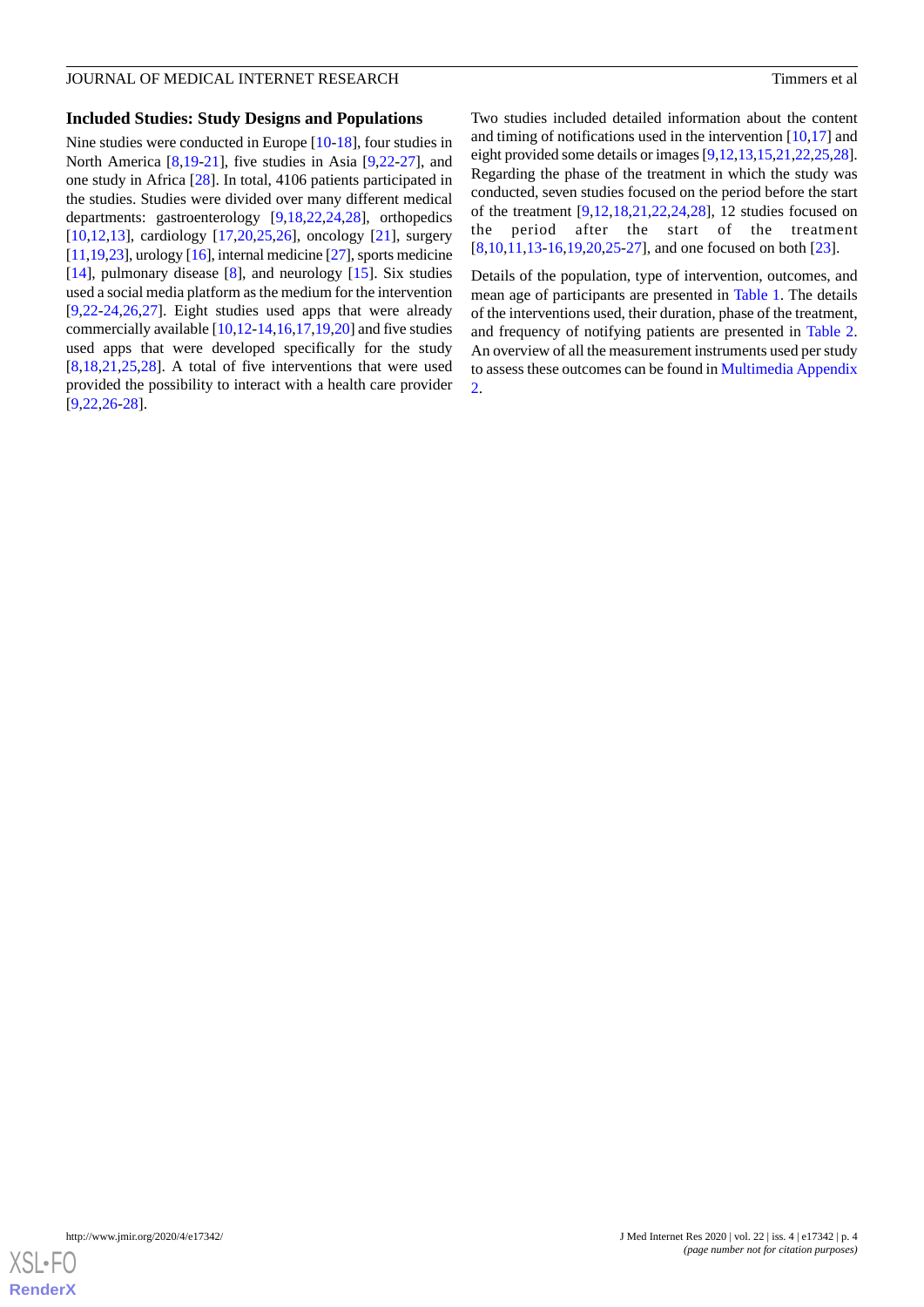## **JOURNAL OF MEDICAL INTERNET RESEARCH** Timmers et al

<span id="page-4-0"></span>**Table 1.** Details of the publications, interventions, outcomes, and populations.

| Study                                  | Year | Country                  | Department             | Population (n)                           | Age (years),<br>mean | Outcomes                                                                                                       |
|----------------------------------------|------|--------------------------|------------------------|------------------------------------------|----------------------|----------------------------------------------------------------------------------------------------------------|
| <b>Wang</b> [22]                       | 2019 | China                    | Gastroenterology       | Colonoscopy (392)                        | 52                   | Bowel preparation adherence, quality of<br>preparation, adenoma detection, and satis-<br>faction               |
| Timmers [10]                           | 2019 | Netherlands              | Orthopedics            | Knee replacement (212)                   | 65                   | Pain, QoL <sup>a</sup> , physical functioning, satisfac-<br>tion, and health care consumption                  |
| Mata [19]                              | 2019 | Canada                   | Surgery                | Colorectal surgery (97)                  | 60                   | Recovery protocol adherence, length of stay,<br>complications, and satisfaction                                |
| Li [23]                                | 2019 | China                    | Surgery                | Pediatric day-care<br>surgery $(127)$    | 4 <sup>b</sup>       | Quality of recovery, satisfaction, and time<br>consumption during follow-up                                    |
| Jeon $[24]$                            | 2019 | South Korea              | Gastroenterology       | Colonoscopy (281)                        | 48                   | Bowel preparation adherence, quality of<br>preparation, and adenoma detection                                  |
| Van der Meij [11]                      | 2018 | Netherlands              | Surgery                | Abdominal surgery<br>(344)               | 52                   | Return to work, first return to normal activ-<br>ity, physical functioning, QoL, and satisfac-<br>tion         |
| Timmers $[12]$                         | 2018 | Netherlands              | Orthopedics            | Knee replacement (213)                   | 62                   | Knowledge, mobile device proficiency,<br>treatment chosen, and satisfaction                                    |
| Najafi Ghezeljeh<br>$\lceil 26 \rceil$ | 2018 | Iran                     | Cardiology             | Hypertension (100)                       | 65                   | Hypertension self-management                                                                                   |
| Hardt [13]                             | 2018 | Germany                  | Orthopedics            | Knee replacement (60)                    | 65                   | Range of motion, pain, and physical func-<br>tioning                                                           |
| Alanzi [27]                            | 2018 | Saudi Arabia             | Internal medicine      | Diabetes mellitus (92)                   | $41^{\circ}$         | Knowledge and self-efficacy                                                                                    |
| Widmer $[20]$                          | 2017 | <b>United States</b>     | Cardiology             | Cardiac rehabilitation<br>(80)           | 64                   | In-person hospital visits, clinical values,<br>QoL, and mood                                                   |
| Asklund $[16]$                         | 2017 | Sweden                   | Urology                | Stress urinary inconti-<br>nence $(123)$ | 45                   | Symptom severity and QoL                                                                                       |
| Sharara <sup>[28]</sup>                | 2017 | Lebanon                  | Gastroenterology       | Colonoscopy (160)                        | 53                   | Bowel preparation adherence, quality of<br>preparation, and satisfaction                                       |
| Perry $[8]$                            | 2017 | <b>United States</b>     | Pulmonary dis-<br>ease | Asthma (34)                              | 15                   | Asthma control and expiratory volume                                                                           |
| Lee $[21]$                             | 2017 | <b>United States</b>     | Oncology               | Breast cancer (120)                      | 52                   | Knowledge, readiness for mammography,<br>and satisfaction                                                      |
| Lakshminarayana<br>[15]                |      | 2017 United King-<br>dom | Neurology              | Parkinson disease (158)                  | 60                   | Medication adherence, QoL, quality of<br>consultation, anxiety and depression, and<br>beliefs about medication |
| Guo $[25]$                             | 2017 | China                    | Cardiology             | Atrial fibrillation (209)                | 68                   | Knowledge, QoL, adherence, and satisfac-<br>tion                                                               |
| Van Reijnen [14]                       | 2017 | Netherlands              | Sports medicine        | Ankle trauma (220)                       | 38                   | Incidence of ankle sprains, residual pain,<br>and ankle disability                                             |
| Kang $[9]$                             | 2016 | China                    | Gastroenterology       | Colonoscopy (650)                        | 45                   | Bowel preparation adherence and compli-<br>ance with instructions                                              |
| Johnston [17]                          | 2016 | Sweden                   | Cardiology             | Myocardial infarction<br>(174)           | 57                   | Medication adherence, satisfaction, and<br>QoL                                                                 |
| Lorenzo-Zuniga<br>$[18]$               | 2015 | Spain                    | Gastroenterology       | Colonoscopy (260)                        | 50                   | Bowel preparation adherence and satisfac-<br>tion                                                              |

<sup>a</sup>QoL: quality of life.

<sup>b</sup>Age of the children who underwent surgery. In the study, their parents (age not mentioned) used the app and provided the data.

<sup>c</sup>Study only reports that 75% of the participants were 41 years or older.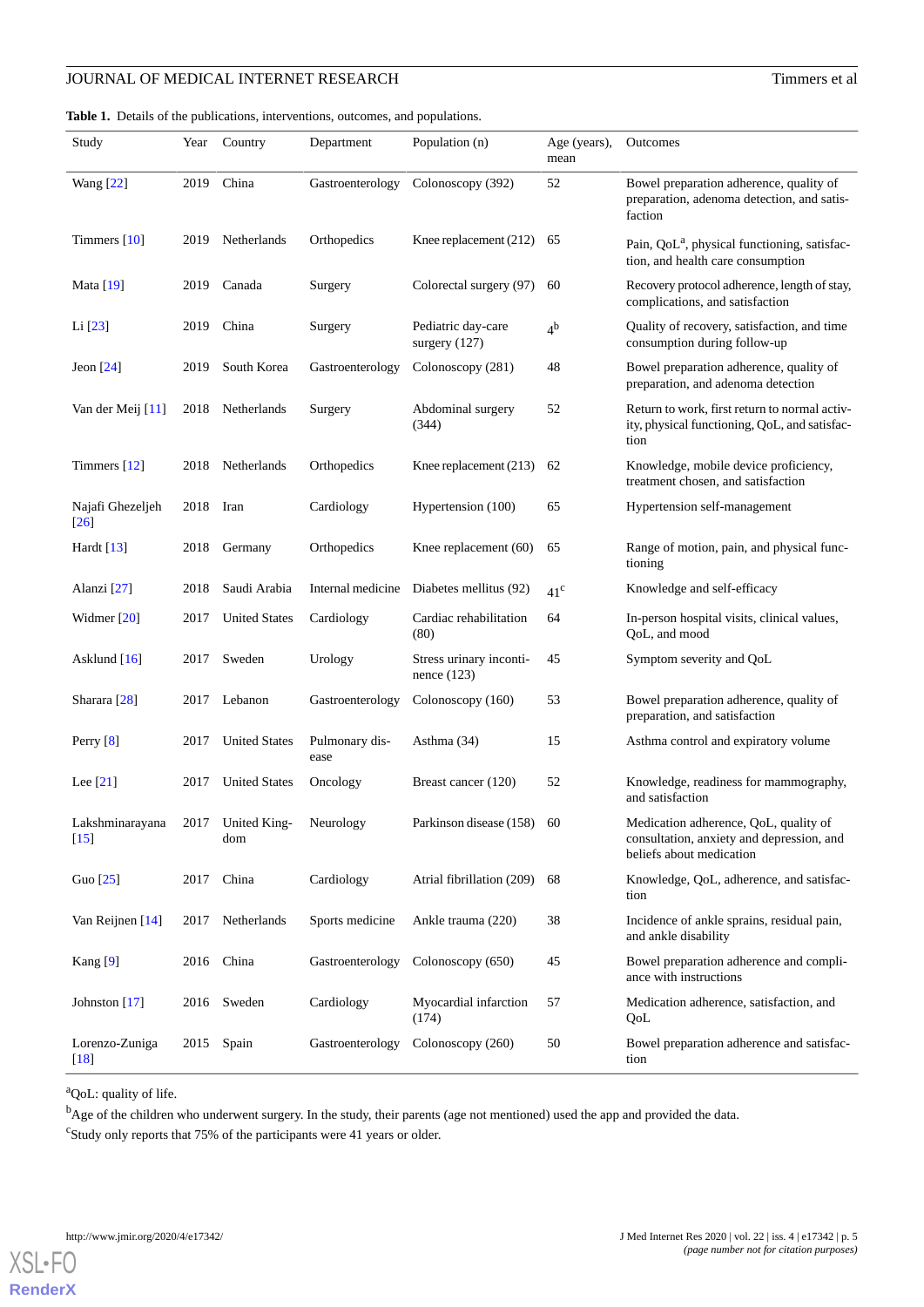## **JOURNAL OF MEDICAL INTERNET RESEARCH** Timmers et al

<span id="page-5-0"></span>**Table 2.** Details and duration of the interventions used, frequency of notifying patients, and treatment phase.

| Study                        | Year      | Country              | Intervention and control                                                                                                                                                                                                                | Duration | Notification frequency | Treatment phase <sup>a</sup> |
|------------------------------|-----------|----------------------|-----------------------------------------------------------------------------------------------------------------------------------------------------------------------------------------------------------------------------------------|----------|------------------------|------------------------------|
| <b>Wang</b> [22]             | 2019      | China                | Dietary preparation through the WeChat plat-<br>form in the days before colonoscopy, as well<br>as timing and usage of the bowel preparation<br>solution; possibility to ask questions as well<br>Control: Standard written information | 3 days   | Daily                  | Pre                          |
| Timmers $[10]$               | 2019      | Netherlands          | Day-to-day information and videos through an<br>app on pain, wound care, physiotherapy exer-<br>cises, medication usage, and self-care in the<br>early postoperative phase after total knee re-<br>placement                            | 28 days  | Daily                  | Post                         |
|                              |           |                      | Control: Simplified version of the app with<br>only basic information                                                                                                                                                                   |          |                        |                              |
| Mata [19]                    | 2019      | Canada               | Recovery targets and educational information 2-4 days<br>through an app on how to achieve them in the<br>first days after surgery                                                                                                       |          | Daily                  | Post                         |
|                              |           |                      | Control: Standard written instructions                                                                                                                                                                                                  |          |                        |                              |
| Li [23]                      | 2019      | China                | Recovery education through the WeChat plat-<br>form in the days before and after surgery                                                                                                                                                | 2-4 days | Daily                  | Pre/post                     |
|                              |           |                      | Control: Telephone call by nursing staff                                                                                                                                                                                                |          |                        |                              |
| Jeon $[24]$                  | 2019      | South Korea          | Self-management education through the<br>WeChat platform in the days before<br>colonoscopy by using videos                                                                                                                              | 3 days   | Daily                  | Pre                          |
|                              |           |                      | Control: Standard written information                                                                                                                                                                                                   |          |                        |                              |
| Van der Meij<br>$[11]$       |           | 2018 Netherlands     | Personalized eHealth <sup>b</sup> program through an app<br>for patients undergoing abdominal surgery                                                                                                                                   | 3 months | Weekly                 | Post                         |
|                              |           |                      | Control: Placebo website with standard recov-<br>ery advice                                                                                                                                                                             |          |                        |                              |
| Timmers $[12]$               |           | 2018 Netherlands     | Subdivided and interactive information through 7 days<br>an app in the week prior to the consultation<br>with an orthopedic surgeon because of possible<br>knee osteoarthritis                                                          |          | Daily                  | Pre                          |
|                              |           |                      | Control: Standard information on website                                                                                                                                                                                                |          |                        |                              |
| Najafi Ghezel-<br>jeh $[26]$ | 2018 Iran |                      | Self-management education through the Tele- 6 weeks<br>gram platform in the weeks after hospitaliza-<br>tion                                                                                                                            |          | Weekly                 | Post                         |
|                              |           |                      | Control: Standard written information                                                                                                                                                                                                   |          |                        |                              |
| Hardt $[13]$                 |           | 2018 Germany         | Postoperatively app-based, feedback-con-<br>trolled, active muscle training program                                                                                                                                                     | 4 days   | Daily                  | Post                         |
|                              |           |                      | Control: Standard physiotherapy sessions                                                                                                                                                                                                |          |                        |                              |
| Alanzi [27]                  | 2018      | Saudi Arabia         | Diabetes mellitus education through the<br>WhatsApp platform (eg, signs and symptoms,<br>diet, and exercises)                                                                                                                           | 8 weeks  | Weekly                 | Post                         |
|                              |           |                      | Control: Standard written information                                                                                                                                                                                                   |          |                        |                              |
| Widmer $[20]$                | 2017      | <b>United States</b> | Reporting of dietary and exercise habits<br>through an app, as well as educational informa-<br>tion on lifestyle during cardiac rehabilitation                                                                                          | 3 months | Occasionally           | Post                         |
|                              |           |                      | Control: Web-based platform                                                                                                                                                                                                             |          |                        |                              |
| Asklund [16]                 | 2017      | Sweden               | Treatment program for pelvic floor muscles<br>and information about stress urinary inconti-<br>nence and lifestyle through an app                                                                                                       | 3 months | Daily                  | Post                         |
|                              |           |                      | Control: Standard written instructions                                                                                                                                                                                                  |          |                        |                              |
| Sharara [28]                 |           | 2017 Lebanon         | Dietary preparation through an app in the days<br>before colonoscopy, as well as timing and us-<br>age of the bowel preparation solution                                                                                                | 4 days   | Daily                  | Pre                          |
|                              |           |                      | Control: Standard written instructions                                                                                                                                                                                                  |          |                        |                              |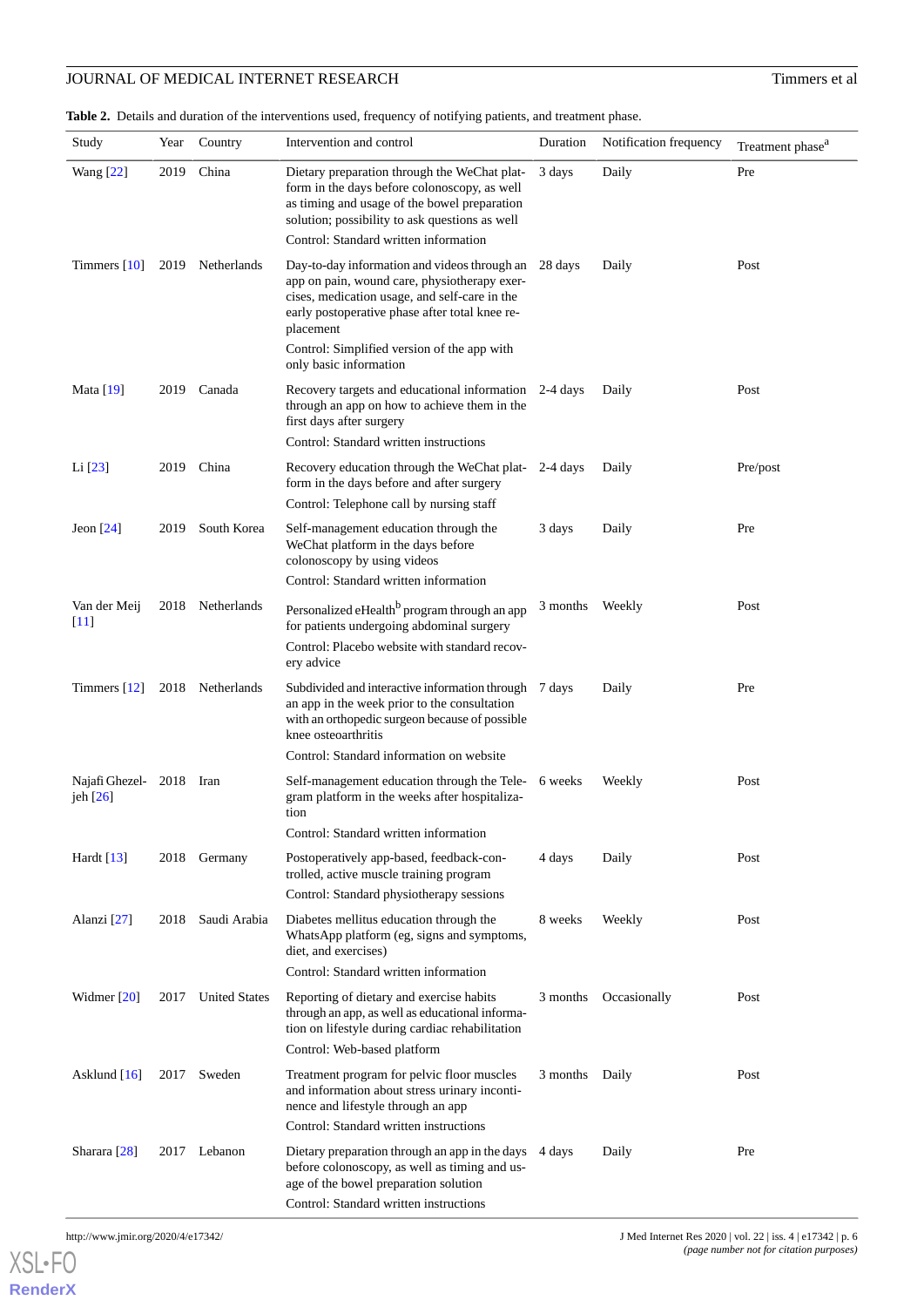## JOURNAL OF MEDICAL INTERNET RESEARCH TIMES EN ACCEPTANCE TERM OF MEDICAL INTERNET RESEARCH

| Study                       | Year | Country              | Intervention and control                                                                                                                                                                          | Duration | Notification frequency | Treatment phase <sup>a</sup> |
|-----------------------------|------|----------------------|---------------------------------------------------------------------------------------------------------------------------------------------------------------------------------------------------|----------|------------------------|------------------------------|
| Perry $[8]$                 | 2017 | <b>United States</b> | Education on medication usage and peak flow 6 months<br>or asthma logging through an app<br>Control: Standard written instructions                                                                |          | Occasionally           | Post                         |
| Lee $[21]$                  | 2017 | <b>United States</b> | Personal, tailored multimedia messages<br>through an app to prepare women for breast<br>cancer screening<br>Control: Standard written instructions                                                | 7 days   | Daily                  | Pre                          |
| Lakshmi-<br>narayana $[15]$ | 2017 | United King-<br>dom  | Reminding patients about medication usage,<br>tracking of self-management skills, and educat-<br>ing patients about Parkinson disease through<br>an app<br>Control: Standard written instructions | 4 months | Occasionally           | Post                         |
| Guo $[25]$                  | 2017 | China                | Educational program about atrial fibrillation<br>and how to self-manage at home<br>Control: Standard written instructions                                                                         | 3 months | Occasionally           | Post                         |
| Van Reijnen<br>[14]         | 2017 | Netherlands          | Neuromuscular training program through an<br>app for athletes who suffered a sprained ankle<br>Control: Standard written instructions                                                             | 2 months | Occasionally           | Post                         |
| Kang $[9]$                  | 2016 | China                | Dietary preparation through the WeChat plat-<br>form in the days before colonoscopy, as well<br>as timing and usage of the bowel preparation<br>solution; possibility to ask questions as well    | 4 days   | Daily                  | Pre                          |
| Johnston $[17]$             |      | 2016 Sweden          | Control: Standard written instructions<br>Educational messages based on the data pa-                                                                                                              | 6 months | Weekly                 | Post                         |
|                             |      |                      | tients had registered about their medication<br>usage<br>Control: Simplified version of the app with<br>only basic information                                                                    |          |                        |                              |
| Lorenzo-Zuni-<br>ga [18]    |      | 2015 Spain           | Dietary preparation through an app in the days<br>before colonoscopy, as well as timing and us-<br>age of the bowel preparation solution                                                          | 4 days   | Daily                  | Pre                          |
|                             |      |                      | Control: Standard written instructions                                                                                                                                                            |          |                        |                              |

<sup>a</sup>Pre: before the start of the treatment; post: after the start of the treatment. <sup>b</sup>eHealth: electronic health.

## **Risk of Bias of Included Studies**

All 21 included studies were assessed for risk of bias in the following domains: selection of the reported result, measurement of the outcome, missing outcome data, deviations from intended interventions, and randomization process. The levels of risk—low, some concerns, or high—per study, per domain are presented in [Figure 2](#page-7-0). An overview of the percentage of studies related to the level of risk and domain of bias is presented in [Figure 3](#page-8-0).

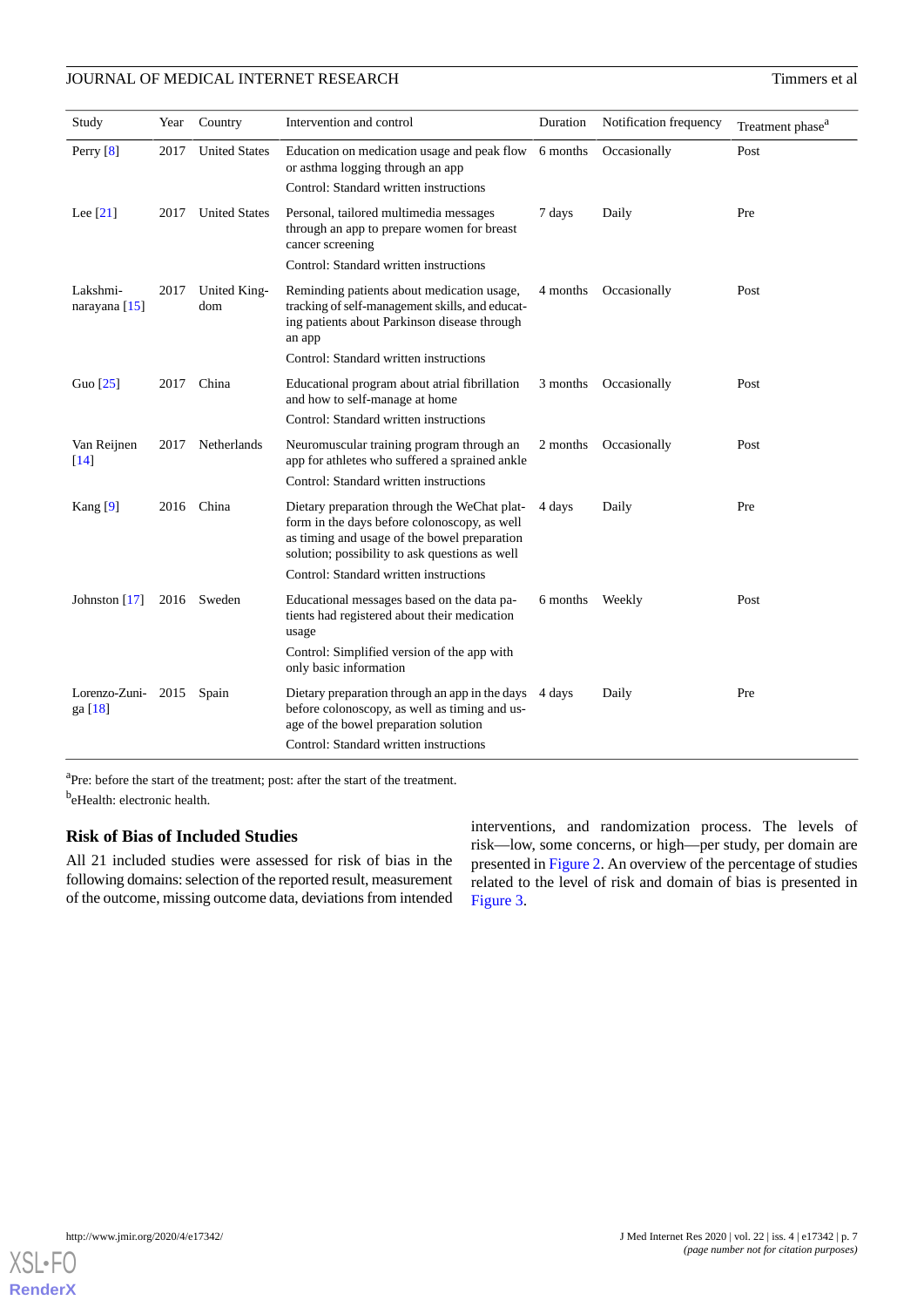## **JOURNAL OF MEDICAL INTERNET RESEARCH** Timmers et al

<span id="page-7-0"></span>Figure 2. Level of risk of bias, per study, per domain.

| Study                  | Randomization process | Deviations from intended interventions | Missing outcome data | Measurement of the outcome | Selection of the reported result | Overall                    |   |               |
|------------------------|-----------------------|----------------------------------------|----------------------|----------------------------|----------------------------------|----------------------------|---|---------------|
| <b>Wang, 2019</b>      | $\ddot{}$             | p                                      | $\pm$                | $\ddot{}$                  | $\ddot{}$                        | $\mathbf{R}$               | ÷ | Low risk      |
| Timmers, 2019          | ¥                     | ÷                                      | ÷                    | $\color{red}+$             | $\pm$                            | $\pm$                      | 7 | Some concerns |
| Mata, 2019             | $\ddot{}$             | p                                      | $\ddot{}$            | $\ddot{}$                  | $\ddot{}$                        | $\boldsymbol{?}$           |   | High risk     |
| Li, 2019               | p                     | Ĩ,                                     | $\ddot{}$            | 7                          | Ĩ,                               | 7                          |   |               |
| Jeon, 2019             | ÷                     | Ż,                                     | Ŧ                    | ÷                          | Ĩ,                               | $\boldsymbol{?}$           |   |               |
| Van der Meij, 2018     | $\ddot{}$             | ¥                                      | $\color{red}+$       | $\ddot{}$                  | $\ddot{}$                        | $\pm$                      |   |               |
| Timmers, 2018          | ÷                     | $\color{red}+$                         | $\color{red}+$       | p                          | P                                | 7                          |   |               |
| Najafi Ghezeljeh, 2018 | $\pm$                 | Ĩ,                                     | $\ddot{}$            | $\ddot{}$                  | ¥                                | 7                          |   |               |
| <b>Hardt, 2018</b>     | ÷                     | Ĩ,                                     | $\ddot{}$            | $\ddot{}$                  | Ŧ,                               | $\boldsymbol{\mathcal{V}}$ |   |               |
| Alanzi, 2018           | ÷                     | ?                                      | $\ddot{}$            | $\ddot{}$                  | Ŧ,                               | $\boldsymbol{?}$           |   |               |
| <b>Widmer, 2017</b>    | $\pm$                 | $\color{red}+$                         | $\ddot{}$            | p                          | $\color{red}+$                   | $\pm$                      |   |               |
| Asklund, 2017          | ¥                     | Ĩ,                                     | ÷                    | ÷                          | $\color{red}+$                   | $\boldsymbol{?}$           |   |               |
| Sharara, 2017          | $\ddot{}$             | ¥                                      | $\ddot{}$            | $\ddot{}$                  | $\ddot{}$                        | $\pm$                      |   |               |
| Perry, 2017            | ÷                     | -                                      | ÷                    | $\ddot{}$                  | ÷                                | $\boldsymbol{?}$           |   |               |
| Lee, 2017              | Ŧ                     | ÷                                      | ÷                    | $\ddot{}$                  | $\color{red}+$                   | $\ddot{}$                  |   |               |
| Lakshminarayana, 2017  | ¥                     | ¥                                      | $\ddot{}$            | Ż                          | $\ddot{}$                        | $\ddot{}$                  |   |               |
| <b>Guo, 2017</b>       | ÷.                    | ÷.                                     | ÷.                   | ÷                          | $\pm$                            | $\mathbf{r}$               |   |               |
| Van Reijen, 2017       | ÷                     | 7.                                     | ÷.                   | $\pm$                      | ÷.                               | Q                          |   |               |
| <b>Kang, 2016</b>      | ۰                     | 7.                                     | ٠                    | 7                          | ٠                                | $\boldsymbol{?}$           |   |               |
| Johnston, 2016         | ٠                     | ٠                                      | ÷                    | ÷                          | ÷                                | $\boldsymbol{?}$           |   |               |
| Lorenzo-Zuniga, 2015   | ÷                     | Ŧ.                                     | ÷                    | ÷                          | ÷                                | ÷                          |   |               |

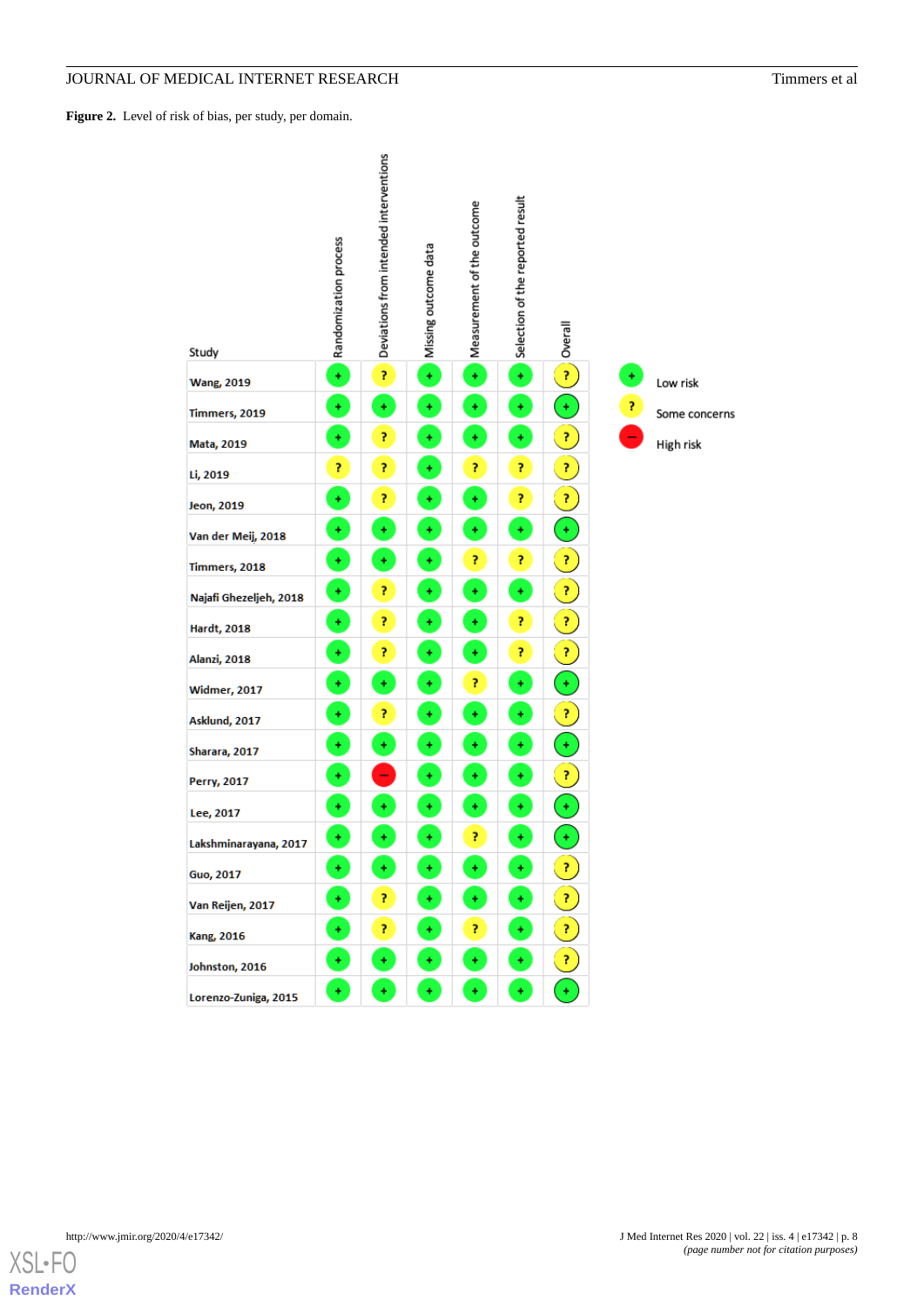<span id="page-8-0"></span>Figure 3. Risk of bias presented as the percentage of studies with low risk, some concerns, or high risk, scored for the different domains of bias.



#### **Outcomes**

## *Overview*

Characteristics of the included studies are presented per outcome. Per study, the effect of the intervention on the outcome is described as *in favor of the intervention group*, *in favor of the control group*, or *no effect*.

#### *Satisfaction*

A total of 12 RCTs [[10-](#page-18-5)[12](#page-18-11)[,15](#page-18-19),[17](#page-18-13)[-19](#page-18-7),[21,](#page-18-8)[22](#page-18-9),[25,](#page-19-2)[28](#page-19-1)], in which 2466 patients participated, reported results related to satisfaction. Two main themes emerged from these studies: satisfaction with the information provided  $[10-12,17,19,21,28]$  $[10-12,17,19,21,28]$  $[10-12,17,19,21,28]$  $[10-12,17,19,21,28]$  $[10-12,17,19,21,28]$  $[10-12,17,19,21,28]$  $[10-12,17,19,21,28]$  $[10-12,17,19,21,28]$  $[10-12,17,19,21,28]$  and satisfaction with the overall care that was delivered  $[10-12,18,22,25]$  $[10-12,18,22,25]$  $[10-12,18,22,25]$  $[10-12,18,22,25]$  $[10-12,18,22,25]$  $[10-12,18,22,25]$  $[10-12,18,22,25]$  $[10-12,18,22,25]$  (see [Table 3\)](#page-9-0).

Regarding patients'satisfaction with the information, an effect in favor of the intervention group was demonstrated in eight out of 10 studies. Interventions included an app that was used to educate patients about the preparation for their colonoscopy [[28\]](#page-19-1), consultation with an orthopedic surgeon [\[12](#page-18-11)], postoperative self-management after knee replacement surgery [\[10](#page-18-5)], breast cancer screening [[21\]](#page-18-8), healthy lifestyle interventions in

myocardial infarction patients [\[17](#page-18-13)], and return to normal activities after abdominal surgery [[11\]](#page-18-15). One study, which focused on enhanced recovery education after colorectal surgery [[19\]](#page-18-7), showed no difference in terms of satisfaction between the intervention and control groups. SMD ranged from medium to large in five studies [\[10](#page-18-5)-[12,](#page-18-11)[17](#page-18-13)[,21](#page-18-8)] and could not be calculated for the two other studies.

Regarding patients' satisfaction with the overall care they received, an effect in favor of the intervention group was demonstrated in four out of eight studies. These studies measured the patient-perceived level of involvement by the hospital after discharge [\[10](#page-18-5)], satisfactory bowel preparation [[22\]](#page-18-9), satisfaction with anticoagulation therapy [\[25](#page-19-2)], level of patient-centered care in Parkinson disease [\[15](#page-18-19)], and overall experience with the bowel preparation process [[18\]](#page-18-6). Three other studies showed no differences between groups in patients' overall satisfaction with care related to abdominal surgery [[11\]](#page-18-15), patients' satisfaction related to the consultation with their orthopedic surgeon [\[12](#page-18-11)], and patients' overall satisfaction with the recovery process after pediatric surgery [[23\]](#page-18-16). SMD ranged from small to large in six studies [\[10](#page-18-5)[-12](#page-18-11),[15,](#page-18-19)[18](#page-18-6),[22,](#page-18-9)[25\]](#page-19-2) and could not be calculated for the other study.

![](_page_8_Picture_12.jpeg)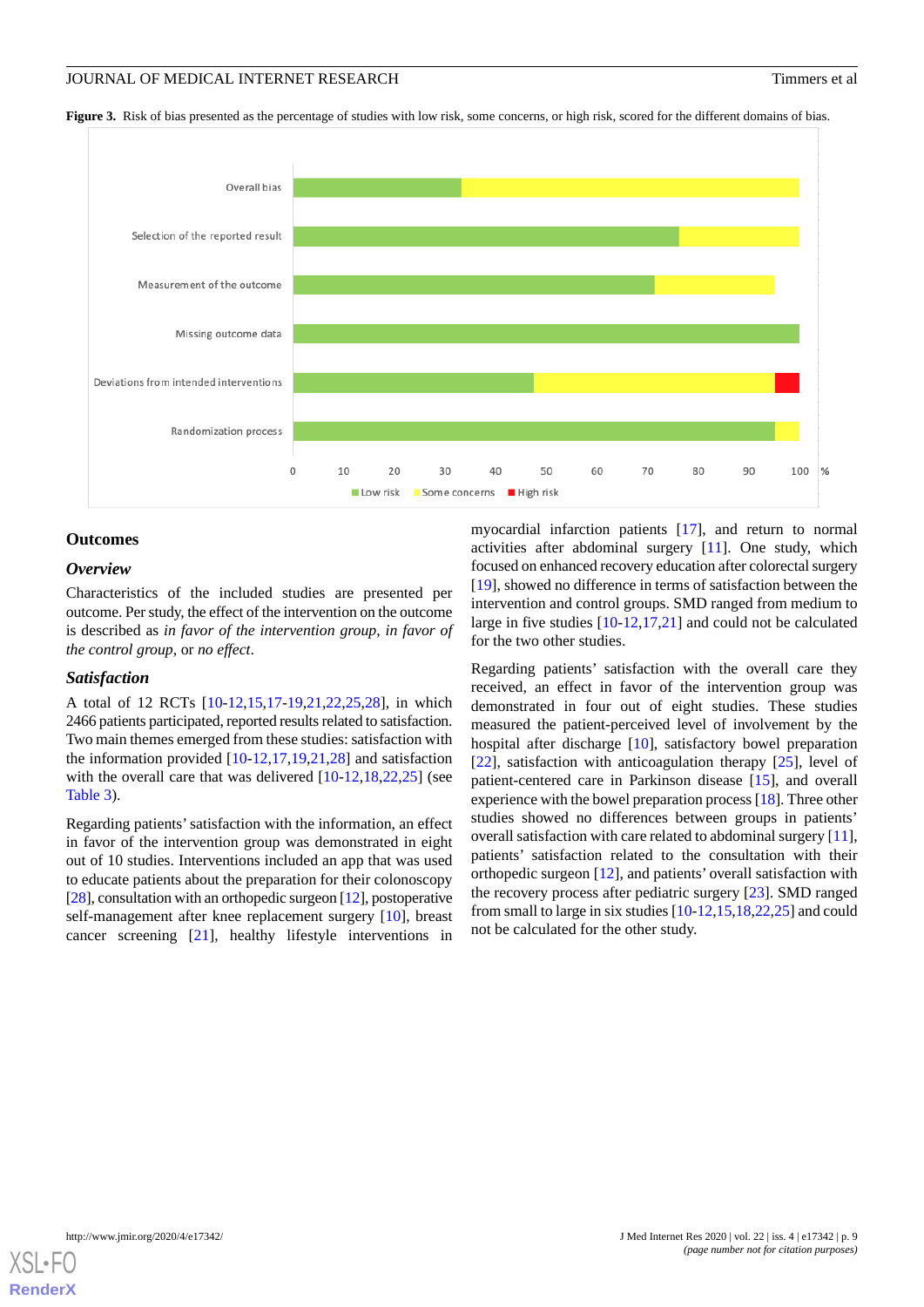<span id="page-9-0"></span>Table 3. Details about patients' satisfaction.

| Satisfaction type and study<br>Population (n) |                             | Description <sup>a</sup>                                                                                              | Effect <sup>b</sup> | SMD <sup>c</sup> (95% CI)                     |
|-----------------------------------------------|-----------------------------|-----------------------------------------------------------------------------------------------------------------------|---------------------|-----------------------------------------------|
| Satisfaction with information provided        |                             |                                                                                                                       |                     |                                               |
| Van der Meij [11]                             | Abdominal surgery (344)     | Personalized information on activity<br>resumption                                                                    | $+$                 | $0.43$ (0.22 to 0.65)                         |
| Lee $[21]$                                    | Breast cancer (120)         | Breast cancer screening instructions                                                                                  | $^{+}$              | $0.55(0.19 \text{ to } 0.90)$                 |
| Sharara <sup>[28]</sup>                       | Colonoscopy (160)           | Bowel preparation                                                                                                     | $+$                 | SMD could not be calcu-<br>lated <sup>d</sup> |
| <b>Mata</b> [19]                              | Colorectal surgery (97)     | Postoperative adherence protocol                                                                                      | $\equiv$            | SMD could not be calcu-<br>lated <sup>e</sup> |
| Timmers [10]                                  | Knee replacement (212)      | Education on pain management, exer-<br>cises, and self-care                                                           | $+$                 | $0.97$ (0.68 to 1.27)                         |
| Timmers [12]                                  | Knee replacement (213)      | Level of knowledge about treatment<br>options                                                                         | $^{+}$              | $0.54$ (0.26 to 0.82)                         |
| Timmers [12]                                  | Knee replacement (213)      | Preparation for medical consultation                                                                                  |                     | $0.70(0.42 \text{ to } 0.98)$                 |
| Johnston [17]                                 | Myocardial infarction (174) | Overall satisfaction with the app                                                                                     | $+$                 | $0.56(0.23 \text{ to } 0.88)$                 |
| <b>Satisfaction with care received</b>        |                             |                                                                                                                       |                     |                                               |
| Van der Meij [11]                             | Abdominal surgery (344)     | Overall satisfaction with care received $=$                                                                           |                     | $0.20$ (-0.01 to 0.41)                        |
| Guo [25]                                      | Atrial fibrillation (209)   | Overall satisfaction with care received $+$                                                                           |                     | $0.58(0.15 \text{ to } 1.00)$                 |
| <b>Wang</b> [22]                              | Colonoscopy (392)           | Colonoscopy treatment itself                                                                                          | $+$                 | SMD could not be calcu-<br>latedf             |
| Lorenzo-Zuniga [18]                           | Colonoscopy (260)           | Overall satisfaction with care received $+$                                                                           |                     | $0.78$ (0.52 to 1.04)                         |
| Timmers [10]                                  | Knee replacement (212)      | Hospital involvement during recovery                                                                                  | $+$                 | $0.89(0.60 \text{ to } 1.19)$                 |
| Timmers [12]                                  | Knee replacement (213)      | Medical consultation with orthopedic<br>surgeon                                                                       | $\equiv$            | $0.29$ (-0.02 to 0.58)                        |
| Lakshminarayana [15]                          | Parkinson disease (158)     | Overall satisfaction with care received $+$<br>(Patient-Centered Outcomes Question-<br>naire for Parkinson's Disease) |                     | $0.35(0.03 \text{ to } 0.67)$                 |
| Li [23]                                       | Surgery (127)               | Overall quality of recovery                                                                                           | $\equiv$            | $0.20$ (-0.15 to 0.55)                        |

<sup>a</sup>All items were patient reported versus clinician reported.

bEffects were in favor of the intervention group (+) or there were no effects (=). No study had effects in favor of the control group (-). <sup>c</sup>SMD: standardized mean difference.

<sup>d</sup>Outcome only measured in intervention group.

<sup>e</sup>No SD available (only average and *P* value).

<sup>f</sup>Nonnormal distributed data.

#### *Adherence*

A total of 11 RCTs [\[9](#page-18-4),[15,](#page-18-19)[17](#page-18-13)[-19](#page-18-7),[22,](#page-18-9)[24-](#page-18-10)[28\]](#page-19-1), in which 2573 patients participated, reported results related to adherence. Two main themes emerged from these studies: adherence to treatment instructions [\[9](#page-18-4)[,18](#page-18-6),[19](#page-18-7)[,22](#page-18-9),[24,](#page-18-10)[26](#page-19-3)[-28](#page-19-1)] and adherence to medication usage [\[15](#page-18-19),[17,](#page-18-13)[25](#page-19-2)] (see [Table 4](#page-10-0)).

Regarding patients' adherence to treatment instructions, an effect in favor of the intervention group was demonstrated in five out of eight studies, focusing on patients'self-management in diabetes mellitus [[27\]](#page-19-0), hypertension [\[26](#page-19-3)], and adherence to purgative and dietary instructions for bowel preparation before their colonoscopy [[9,](#page-18-4)[22](#page-18-9),[24\]](#page-18-10). No differences between groups were reported in two other studies focusing on preparation for colonoscopy [[18](#page-18-6),[28\]](#page-19-1) and a postoperative recovery program after

[XSL](http://www.w3.org/Style/XSL)•FO **[RenderX](http://www.renderx.com/)**

colorectal surgery [[19\]](#page-18-7). SMD ranged from small to large in six studies  $[9,18,24,26-28]$  $[9,18,24,26-28]$  $[9,18,24,26-28]$  $[9,18,24,26-28]$  $[9,18,24,26-28]$  $[9,18,24,26-28]$ , was negative in one study  $[19]$  $[19]$ , and could not be calculated for the other study.

Regarding patients' adherence to their medication usage, an effect in favor of the intervention group was demonstrated in all three studies addressing this theme. These studies focused on drug adherence in Parkinson disease [[15\]](#page-18-19), anticoagulation adherence in patients who suffered from atrial fibrillation [[25\]](#page-19-2), or myocardial infarction [[17\]](#page-18-13). With regard to the latter, patients in the intervention group reported lower missed medication doses. However, the same study also reported that there were no differences between groups in results related to the medication adherence questionnaire that was assessed. SMD ranged from small to medium in two studies [[15,](#page-18-19)[17\]](#page-18-13) and could not be calculated for the other study.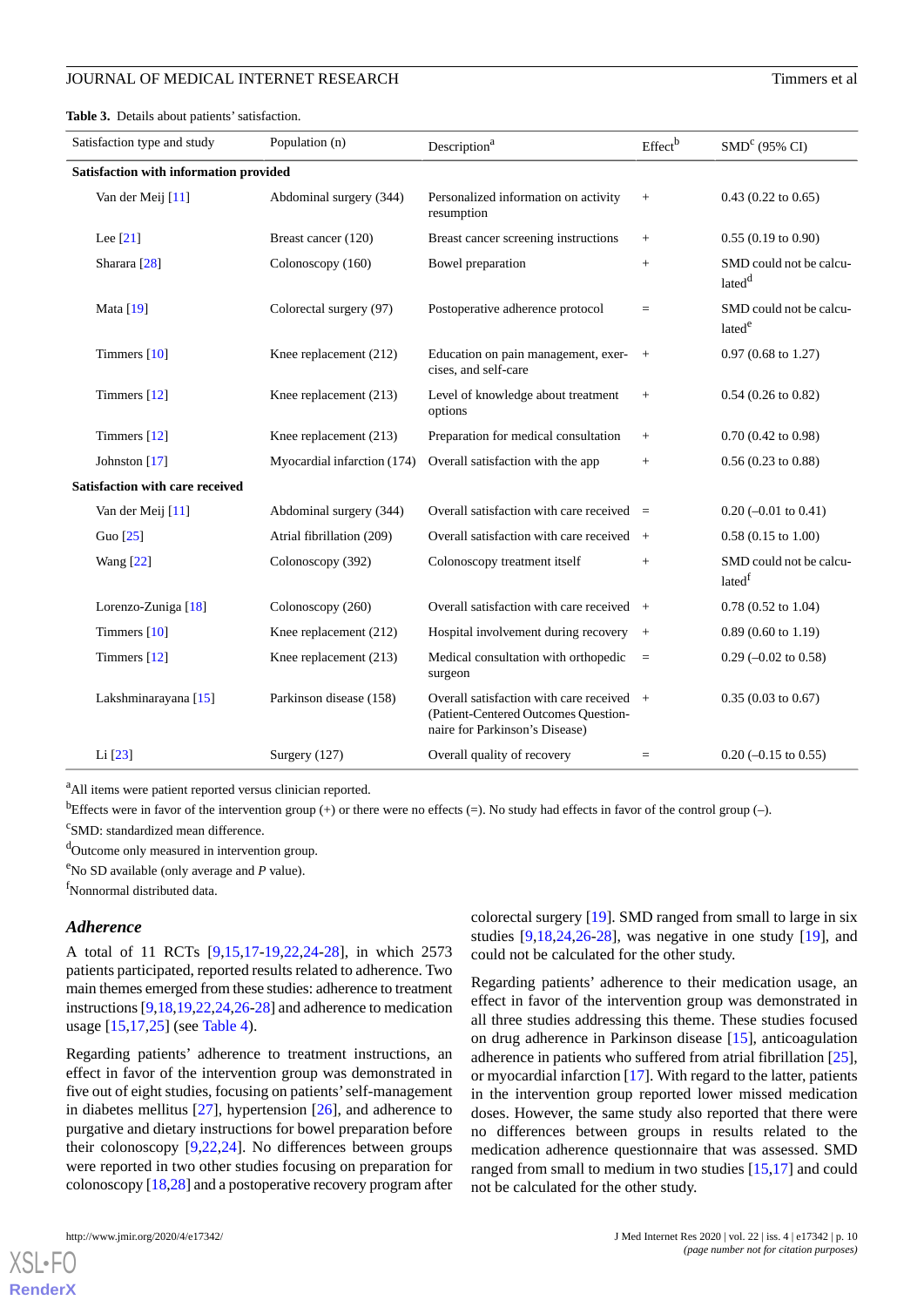### JOURNAL OF MEDICAL INTERNET RESEARCH THE CONSUMING STATES OF A STRINGER STATES OF A STRINGER STATES OF A STRINGER STATES OF A STRINGER STATES OF A STRINGER STATES OF A STRINGER STATES OF A STRINGER STATES OF A STRINGER STA

<span id="page-10-0"></span>**Table 4.** Details about patients' adherence.

| Adherence type and study         | Population (n)                     | Description <sup>a</sup>                                         | Effect <sup>b</sup> | SMD <sup>c</sup> (95% CI)                   |
|----------------------------------|------------------------------------|------------------------------------------------------------------|---------------------|---------------------------------------------|
| <b>Adherence to instructions</b> |                                    |                                                                  |                     |                                             |
| <b>Wang</b> [22]                 | Colonoscopy (392)                  | Purgative and dietary instructions for bowel<br>preparation (CR) | $+$                 | SMD could not be<br>calculated <sup>d</sup> |
| Jeon $[24]$                      | Colonoscopy (281)                  | Purgative and dietary instructions for bowel<br>preparation (PR) | $+$                 | SMD could not be<br>calculated <sup>e</sup> |
| Jeon $[24]$                      | Colonoscopy (281)                  | Clinical Bowel Preparation score (CR)                            | $+$                 | $0.28$ (0.05 to 0.52)                       |
| Sharara $[28]$                   | Colonoscopy (160)                  | Purgative and dietary instructions for bowel<br>preparation (PR) | $=$                 | SMD could not be<br>calculated <sup>d</sup> |
| Sharara $[28]$                   | Colonoscopy (160)                  | Clinical Bowel Preparation score (CR)                            | $=$                 | $0.12$ (-0.19 to 0.43)                      |
| Kang $[9]$                       | Colonoscopy (650)                  | Purgative and dietary instructions for bowel<br>preparation (CR) | $^{+}$              | $0.51$ (0.37 to 0.66)                       |
| Lorenzo-Zuniga [18]              | Colonoscopy (260)                  | Purgative and dietary instructions for bowel<br>preparation (CR) | $\qquad \qquad =$   | $0.16$ (-0.08 to 0.42)                      |
| Mata $[19]$                      | Colorectal surgery<br>(97)         | Postoperative recovery elements (eg, mobilization)<br>(PR)       | $\equiv$            | $-0.13$ $(-0.52$ to 0.26)                   |
| Alanzi [27]                      | Diabetes mellitus<br>(92)          | Self-efficacy in diabetes mellitus                               | $+$                 | $0.78(0.36 \text{ to } 1.21)$               |
| Najafi Ghezeljeh [26]            | Hypertension (100)                 | Hypertension self-management (PR)                                | $+$                 | 6.78 (5.34 to 8.21)                         |
| <b>Adherence to medication</b>   |                                    |                                                                  |                     |                                             |
| Lakshminarayana [15]             | Parkinson disease<br>(158)         | Parkinson disease drug adherence (PR)                            | $+$                 | $0.37(0.05 \text{ to } 0.68)$               |
| Guo $[25]$                       | Atrial fibrillation<br>(209)       | Anticoagulation drug adherence (PR)                              | $^{+}$              | SMD could not be<br>calculated <sup>e</sup> |
| Johnston [17]                    | Myocardial infarc-<br>tion $(174)$ | Anticoagulation drug adherence (PR)                              | $=$                 | SMD could not be<br>calculated <sup>d</sup> |
| Johnston [17]                    | Myocardial infarc-<br>tion $(174)$ | Missed medication doses (PR)                                     | $^{+}$              | $0.14 (-0.16 \text{ to } 0.46)$             |

<sup>a</sup>Items were either clinician reported (CR) or patient reported (PR).

<sup>b</sup>Effects were in favor of the intervention group (+) or there were no effects (=). No study had effects in favor of the control group (-).

<sup>c</sup>SMD: standardized mean difference.

<sup>d</sup>No SD available (only average and *P* value).

<sup>e</sup>Nonnormal distributed data.

## *Quality of Life*

Seven RCTs [\[10](#page-18-5),[11,](#page-18-15)[15](#page-18-19)-[17,](#page-18-13)[20](#page-18-14)[,25](#page-19-2)], in which 1300 patients participated, reported results related to quality of life (see [Table](#page-11-0) [5](#page-11-0)). An effect in favor of the intervention group was demonstrated in four studies. These studies measured the effect of the intervention on quality of life at four weeks after knee replacement surgery [\[10](#page-18-5)], three months after starting a program for cardiac rehabilitation [\[20](#page-18-14)], three months after starting a program for pelvic floor muscle training [\[16](#page-18-17)], and three months

after starting a program for enhanced self-management after atrial fibrillation [\[25](#page-19-2)]. Three studies did not report an effect in the intervention group at the following time points: 6 months after intermediate-grade abdominal surgery [[11\]](#page-18-15), 4 months after starting a self-management program in Parkinson disease [[15\]](#page-18-19), and 6 weeks after starting a support program on lifestyle changes and drug adherence in myocardial infarction patients [[17\]](#page-18-13). SMD ranged from small to large in five studies [[10](#page-18-5)[,15](#page-18-19),[20\]](#page-18-14) and could not be calculated for two studies [\[11](#page-18-15),[25\]](#page-19-2).

![](_page_10_Picture_11.jpeg)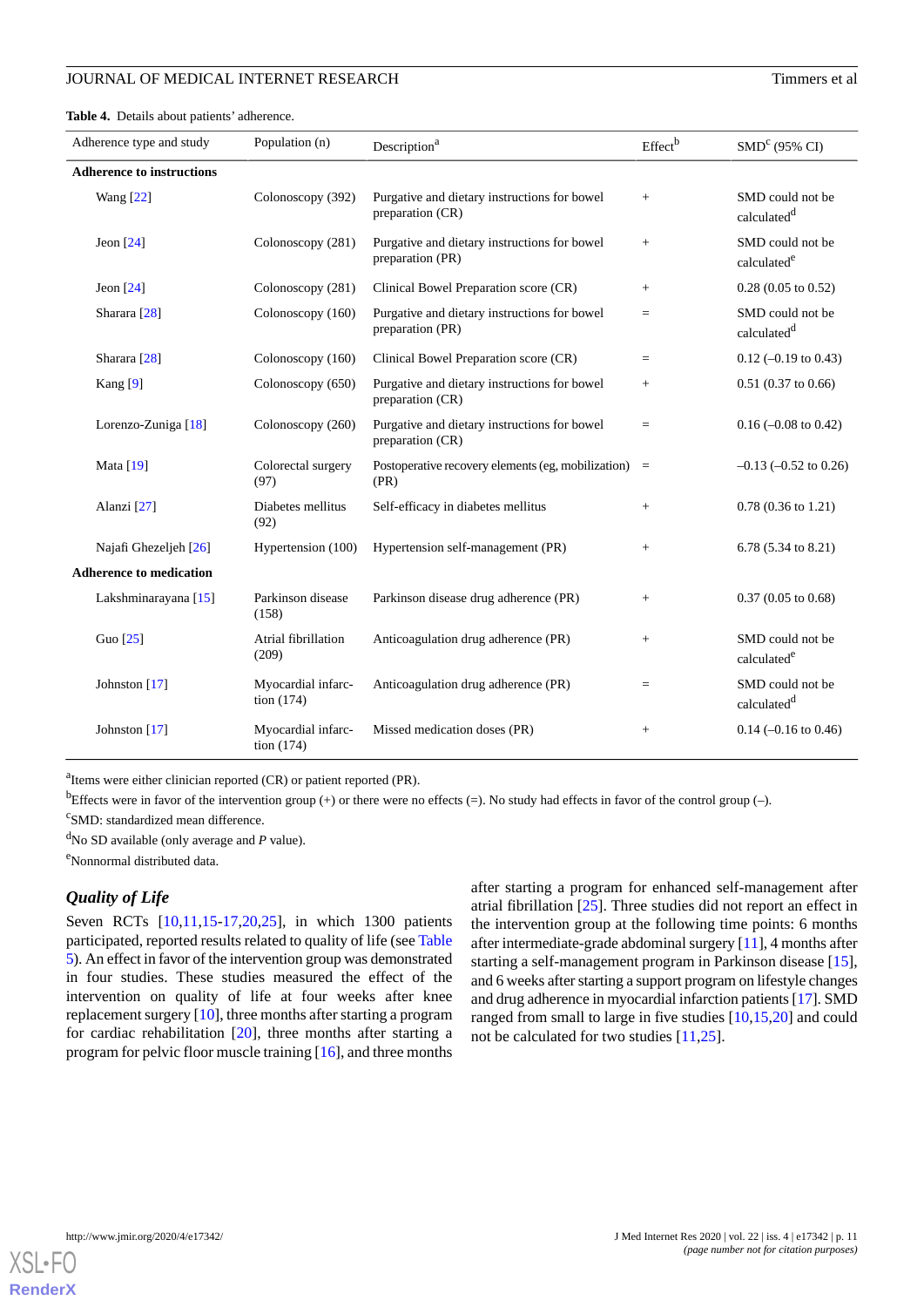| Study                | Population (n)                           | Description <sup>a</sup>                              | Effect <sup>b</sup> | SMD <sup>c</sup> (95% CI)                     |
|----------------------|------------------------------------------|-------------------------------------------------------|---------------------|-----------------------------------------------|
| Van der Meij [11]    | Abdominal surgery<br>(344)               | After abdominal surgery                               | $=$                 | SMD could not be calculat-<br>ed <sup>d</sup> |
| Guo $[25]$           | Atrial fibrillation (209)                | After starting atrial fibrillation management program | $+$                 | SMD could not be calculat-<br>ed <sup>d</sup> |
| Widmer $[20]$        | Cardiac rehabilitation<br>(80)           | After starting cardiac rehabilitation                 | $^{+}$              | 3.30 $(2.60 \text{ to } 4.02)$                |
| Timmers $[10]$       | Knee replacement $(212)$                 | After knee replacement surgery                        | $^{+}$              | $0.44$ (0.15 to 0.72)                         |
| Johnston [17]        | Myocardial infarction<br>(174)           | After starting lifestyle and drug adherence support   | $=$                 | $0.33(0.01)$ to $0.66$ )                      |
| Lakshminarayana [15] | Parkinson disease (158)                  | After starting self-management app                    |                     | $0.18$ (-0.14 to 0.49)                        |
| Asklund $[16]$       | Stress urinary inconti-<br>nence $(123)$ | After starting pelvic floor muscle training           | $^{+}$              | $0.81(0.44 \text{ to } 1.18)$                 |

<span id="page-11-0"></span>**Table 5.** Details about patients' quality of life.

<sup>a</sup>All items were patient reported versus clinician reported.

<sup>b</sup>Effects were in favor of the intervention group (+) or there were no effects (=). No study had effects in favor of the control group (-).

<sup>c</sup>SMD: standardized mean difference.

<sup>d</sup>No SD available (only average and *P* value).

#### *Clinical Outcomes*

A total of 11 RCTs [\[8](#page-18-3),[10,](#page-18-5)[11](#page-18-15)[,13](#page-18-12)-[16](#page-18-17)[,20](#page-18-14),[22](#page-18-9)[,24](#page-18-10),[28\]](#page-19-1), in which 1783 patients participated, reported results related to clinical outcomes. Three main themes emerged from these studies: physical functioning and pain [[10,](#page-18-5)[11](#page-18-15),[13,](#page-18-12)[14](#page-18-18)], clinical values  $[20,22,24,28]$  $[20,22,24,28]$  $[20,22,24,28]$  $[20,22,24,28]$  $[20,22,24,28]$  $[20,22,24,28]$  $[20,22,24,28]$ , and symptoms  $[8,15,16]$  $[8,15,16]$  $[8,15,16]$  $[8,15,16]$  $[8,15,16]$  (see [Table 6\)](#page-12-0).

Regarding physical functioning, an effect in favor of the intervention group was demonstrated in three out of four studies, albeit not on all outcomes. These results were related to physical functioning after abdominal surgery [[11\]](#page-18-15) and pain and knee function after knee replacement surgery [[10,](#page-18-5)[13\]](#page-18-12). No differences between groups were reported concerning pain and activities after abdominal surgery [[11\]](#page-18-15) or concerning knee function and physiotherapy assessment tests [[13\]](#page-18-12). One study related to ankle function after sports-related trauma did not demonstrate a difference between groups either [[14\]](#page-18-18). SMD was medium in one study [[10](#page-18-5)] and could not be calculated for the other studies.

Regarding clinical values, an effect in favor of the intervention group was demonstrated in at least one of the outcomes of all four included studies. These effects were related to weight loss during cardiac rehabilitation [[20\]](#page-18-14) and adenoma detection during colonoscopy [\[22](#page-18-9),[24](#page-18-10)[,28](#page-19-1)]. No differences between groups were found concerning cholesterol, glucose, and exercise capacity in cardiac rehabilitation [\[20](#page-18-14)]. SMD ranged from small to large in two studies [\[15](#page-18-19),[16\]](#page-18-17) and could not be calculated for the other study.

Regarding symptoms, an effect in favor of the intervention group was demonstrated in one out of three studies. These results were related to a decrease in symptom severity after using an intervention to train pelvic floor muscles in women who suffer from stress-related urinary incontinence [\[16](#page-18-17)]. No differences between groups were reported in nonmotor symptoms related to Parkinson disease [[15\]](#page-18-19) and asthma [\[8](#page-18-3)]. SMD ranged from small to large within one study [[20\]](#page-18-14) and could not be calculated for the other studies.

![](_page_11_Picture_13.jpeg)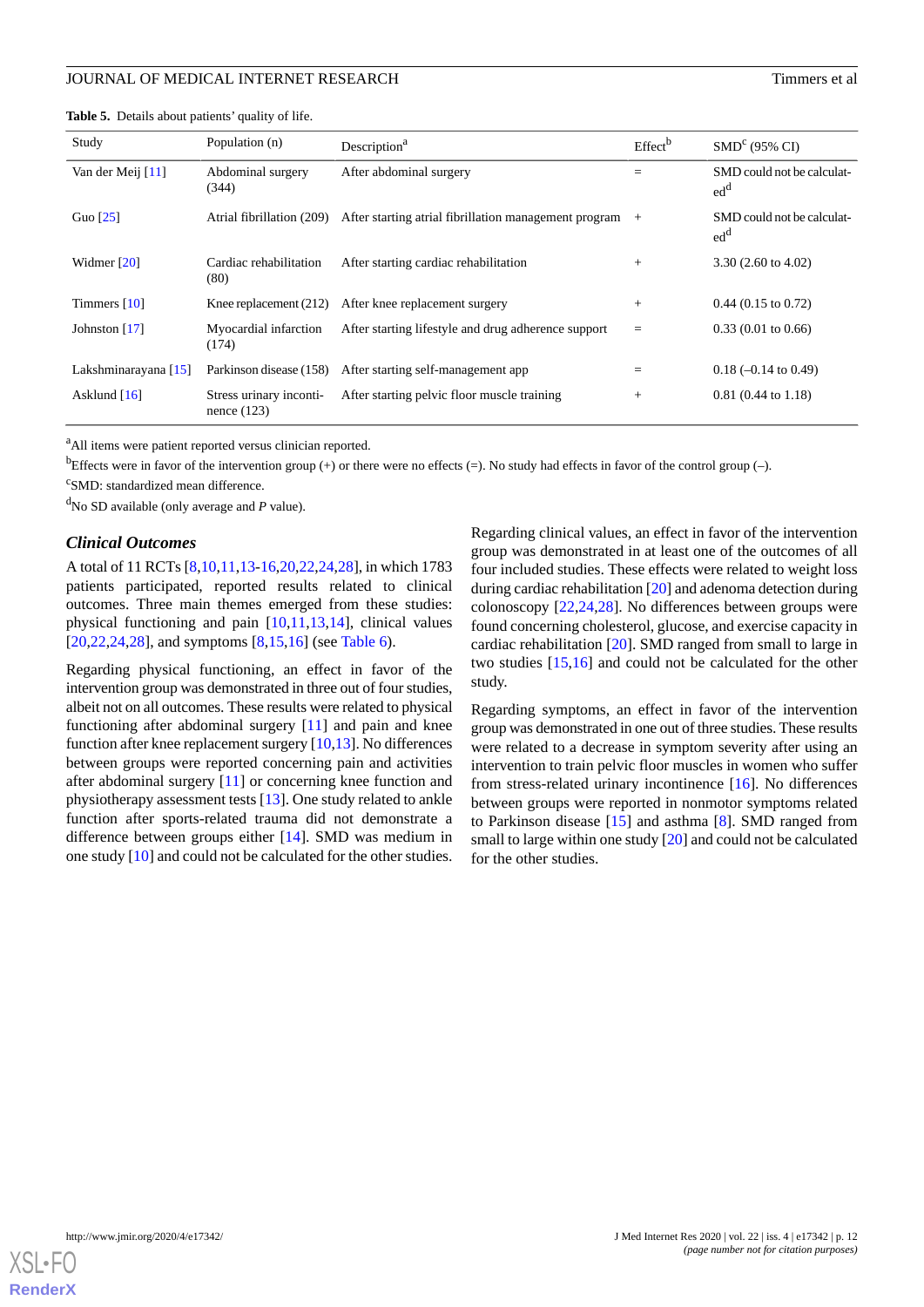## **JOURNAL OF MEDICAL INTERNET RESEARCH** Timmers et al

<span id="page-12-0"></span>**Table 6.** Details about clinical parameters.

| Clinical parameters and study, population, and description <sup>a</sup> | Effect <sup>b</sup> | SMD <sup>c</sup> (95% CI)                |
|-------------------------------------------------------------------------|---------------------|------------------------------------------|
| Physical functioning and pain                                           |                     |                                          |
| Van der Meij [11]                                                       |                     |                                          |
| Abdominal surgery (n=344)                                               |                     |                                          |
| Physical function (PR)                                                  | $\! +$              | SMD could not be calculated <sup>d</sup> |
| Physical activities (PR)                                                | $=$                 | SMD could not be calculated <sup>d</sup> |
| Recovery (PR)                                                           | $=$                 | SMD could not be calculated <sup>d</sup> |
| Pain intensity (PR)                                                     | $=$                 | SMD could not be calculated <sup>d</sup> |
| Van Reijnen [14]                                                        |                     |                                          |
| Ankle trauma (n=220)                                                    |                     |                                          |
| Ankle function (PR)                                                     | $\equiv$            | SMD could not be calculated <sup>e</sup> |
| <b>Hardt</b> [13]                                                       |                     |                                          |
| Knee replacement (60)                                                   |                     |                                          |
| Knee range of motion (CR)                                               | $\! +$              | SMD could not be calculated <sup>e</sup> |
| Pain at rest (PR)                                                       | $\equiv$            | SMD could not be calculated <sup>e</sup> |
| Pain in motion (PR)                                                     | $\! + \!\!\!\!$     | SMD could not be calculated <sup>e</sup> |
| Knee function (PR)                                                      | $=$                 | SMD could not be calculated <sup>e</sup> |
| Assessment tests (CR)                                                   | $=$                 | SMD could not be calculated <sup>e</sup> |
| Timmers [10]                                                            |                     |                                          |
| Knee replacement (n=212)                                                |                     |                                          |
| Pain at rest (PR)                                                       | $^{+}$              | $0.51$ (0.23 to 0.79)                    |
| Pain during activity (PR)                                               | $^{+}$              | $0.49$ (0.21 to 0.77)                    |
| Pain during the night (PR)                                              | $\! + \!\!\!\!$     | $0.42$ (0.14 to 0.71)                    |
| Knee function (PR)                                                      | $\! + \!\!\!\!$     | $0.47$ (0.19 to 0.76)                    |
| <b>Clinical values</b>                                                  |                     |                                          |
| Widmer [20]                                                             |                     |                                          |
| Cardiac rehabilitation (n=80)                                           |                     |                                          |
| Weight (CR)                                                             | $^{+}$              | $0.80(0.32 \text{ to } 1.28)$            |
| Cholesterol (CR)                                                        | $=$                 | $0.49$ (-0.07 to 0.87)                   |
| Glucose $(CR)$                                                          | $=$                 | $0.05$ (-0.41 to 0.52)                   |
| Rehabilitation session attended (CR)                                    | $=$                 | $0.28$ (-0.19 to 0.74)                   |
| Exercise capacity ( $VO2$ peak) (CR)                                    | $\equiv$            | $0.22$ (-0.24 to 0.69)                   |
| <b>Wang</b> [22]                                                        |                     |                                          |
| Colonoscopy (n=392)                                                     |                     |                                          |
| Adenoma detection rate (1 adenoma detected) (CR)                        | $=$                 | SMD could not be calculated <sup>d</sup> |
| Adenoma detection rate $(>1$ adenoma detected) $(CR)$                   | $^{+}$              | SMD could not be calculated <sup>d</sup> |
| <b>Jeon</b> [24]                                                        |                     |                                          |
| Colonoscopy (n=281)                                                     |                     |                                          |
| Adenoma detection rate (overall) (CR)                                   | $^{+}$              | SMD could not be calculated <sup>e</sup> |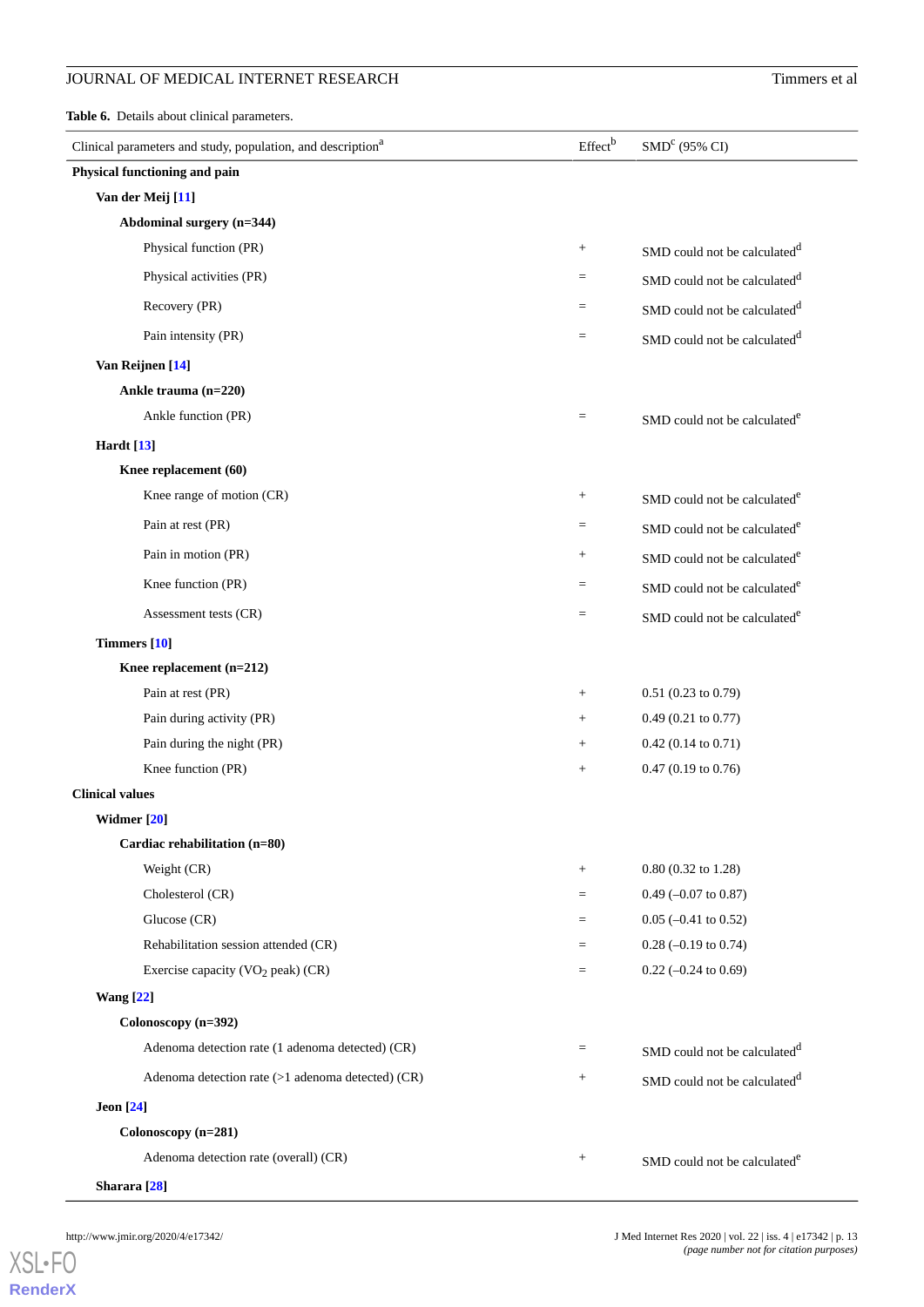JOURNAL OF MEDICAL INTERNET RESEARCH THE CONSUMING STATES OF A STRINGER STATES OF A STRINGER STATES OF A STRINGER STATES OF A STRINGER STATES OF A STRINGER STATES OF A STRINGER STATES OF A STRINGER STATES OF A STRINGER STA

| Clinical parameters and study, population, and description <sup>a</sup> | Effect <sup>b</sup> | SMD <sup>c</sup> (95% CI)                |
|-------------------------------------------------------------------------|---------------------|------------------------------------------|
| Colonoscopy $(n=160)$                                                   |                     |                                          |
| Adenoma detection rate (overall) (CR)                                   | $^{+}$              | SMD could not be calculated <sup>d</sup> |
| <b>Symptoms</b>                                                         |                     |                                          |
| Perry [8]                                                               |                     |                                          |
| Asthma $(n=34)$                                                         |                     |                                          |
| Asthma control rest (PR)                                                | $=$                 | SMD could not be calculated <sup>e</sup> |
| Lakshminarayana [15]                                                    |                     |                                          |
| Parkinson disease (n=158)                                               |                     |                                          |
| Range of nonmotor symptoms (PR)                                         | $=$                 | $0.16$ (-0.16 to 0.48)                   |
| Asklund [16]                                                            |                     |                                          |
| Stress urinary incontinence $(n=123)$                                   |                     |                                          |
| Symptom severity (PR)                                                   | $^{+}$              | $0.95(0.58 \text{ to } 1.33)$            |

<sup>a</sup>Items were either patient reported (PR) or clinician reported (CR).

<sup>b</sup>Effects were in favor of the intervention group (+) or there were no effects (=). No study had effects in favor of the control group (-).

<sup>c</sup>SMD: standardized mean difference.

<sup>d</sup>No SD available (only average and *P* value).

<sup>e</sup>Nonnormal distributed data.

## *Health Care Economics*

Five RCTs [\[10](#page-18-5),[11](#page-18-15)[,19](#page-18-7),[23\]](#page-18-16), in which 860 patients participated, reported results related to health care economics (see [Table 7\)](#page-14-0). An effect in favor of the intervention group was demonstrated in three studies, concerning patients' contact with health care providers after total knee replacement surgery [\[10](#page-18-5)] and after pediatric day-care surgery [\[23](#page-18-16)], as well as after returning to

work after abdominal surgery [[11\]](#page-18-15). The other studies did not report an effect in favor of the intervention group for patients undergoing colorectal or abdominal surgery [\[11](#page-18-15),[19\]](#page-18-7) or patients attending a cardiac rehabilitation program [\[20](#page-18-14)]. Regarding 30-day hospital readmissions, an effect in favor of the control group was demonstrated after colorectal surgery [\[19](#page-18-7)]. SMD ranged from small to large in two studies [[19](#page-18-7)[,23](#page-18-16)] and could not be calculated for the other studies.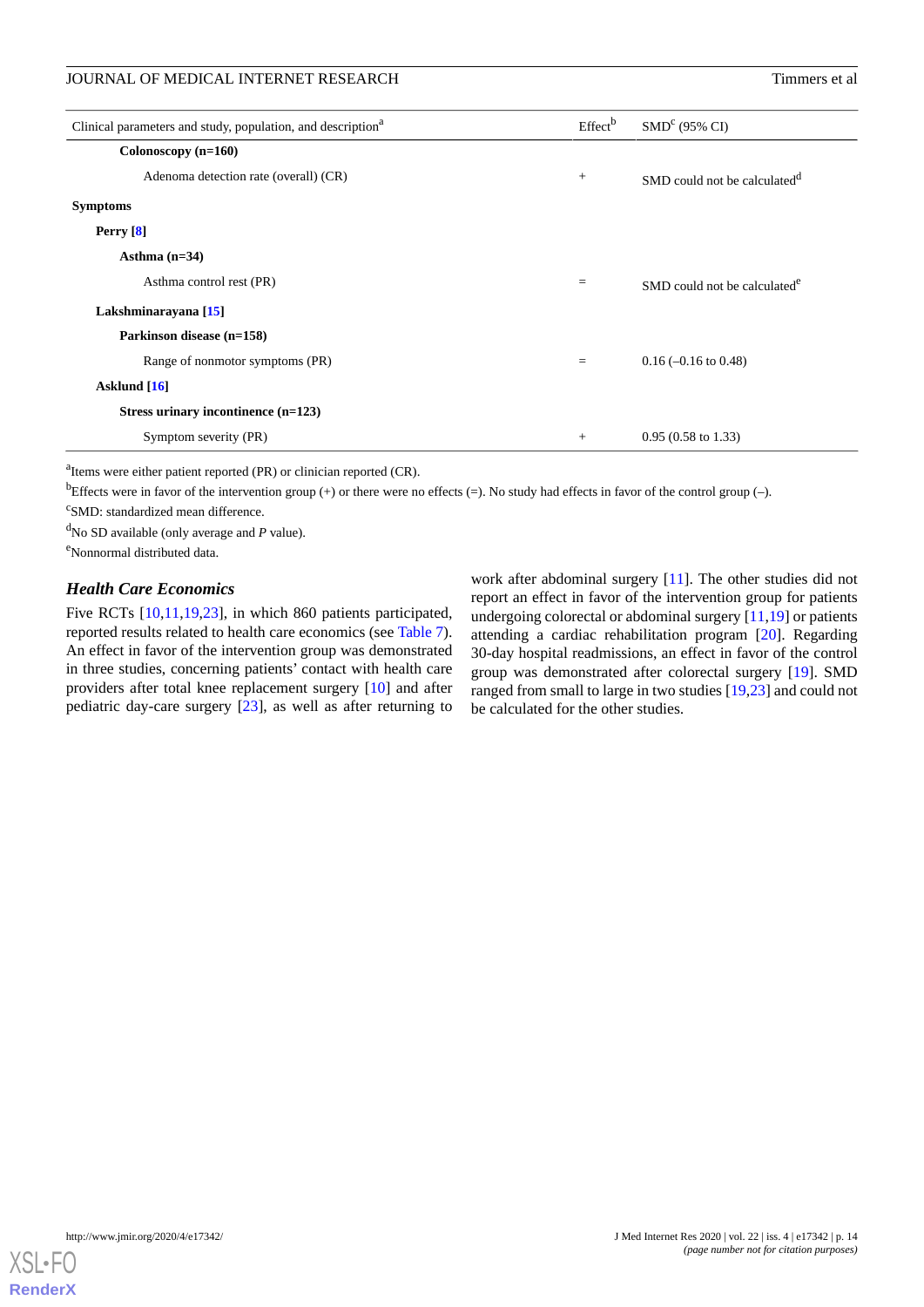## JOURNAL OF MEDICAL INTERNET RESEARCH TIMES EN ACCEPTANCE TERM OF MEDICAL INTERNET RESEARCH

<span id="page-14-0"></span>**Table 7.** Details of health care economics of studies.

| Study, Population (n), Description <sup>a</sup>                                                                     | Effectb | $\text{SMD}^c$ (95% CI)                  |
|---------------------------------------------------------------------------------------------------------------------|---------|------------------------------------------|
| Van der Meij [11]                                                                                                   |         |                                          |
| <b>Abdominal surgery (344)</b>                                                                                      |         |                                          |
| Postoperative complications (CR)                                                                                    | $=$     | SMD could not be calculated <sup>d</sup> |
| Mean cost differences (CR)                                                                                          | $=$     | SMD could not be calculated <sup>d</sup> |
| Return to work (PR)                                                                                                 | $^{+}$  | SMD could not be calculated <sup>d</sup> |
| Return to 75% of normal activities (PR)                                                                             | $=$     | SMD could not be calculated <sup>d</sup> |
| Widmer [20]                                                                                                         |         |                                          |
| Cardiac rehabilitation (80)                                                                                         |         |                                          |
| Emergency department visits (CR)                                                                                    | $=$     | SMD could not be calculated <sup>d</sup> |
| Rehospitalization (CR)                                                                                              | $=$     | SMD could not be calculated <sup>d</sup> |
| Emergency department visits plus rehospitalization (CR)                                                             | $=$     | SMD could not be calculated <sup>d</sup> |
| <b>Mata</b> [19]                                                                                                    |         |                                          |
| Colorectal surgery (97)                                                                                             |         |                                          |
| Length of stay (CR)                                                                                                 | $=$     | $0.19$ (-0.21 to 0.59)                   |
| Postoperative complications (CR)                                                                                    | $=$     | SMD could not be calculated <sup>d</sup> |
| 30-day reoperation (CR)                                                                                             | $=$     | SMD could not be calculated <sup>d</sup> |
| 30-day emergency department visits (CR)                                                                             | $=$     | SMD could not be calculated <sup>d</sup> |
| 30-day hospital readmissions (CR)                                                                                   |         | SMD could not be calculated <sup>d</sup> |
| Timmers [10]                                                                                                        |         |                                          |
| Knee replacement (212)                                                                                              |         |                                          |
| Contact with hospital, general practitioner, or home care organization during the 4 +<br>weeks after discharge (PR) |         | SMD could not be calculated <sup>d</sup> |
| Li [23]                                                                                                             |         |                                          |
| Surgery (127)                                                                                                       |         |                                          |
| Time consumed during follow-up (CR)                                                                                 | $^{+}$  | 3.58 (3.02 to 4.14)                      |

<sup>a</sup>Items were either clinician reported (CR) or patient reported (PR).

bEffects were in favor of the intervention group  $(+)$ , in favor of the control group  $(-)$ , or there were no effects  $(=)$ .

<sup>c</sup>SMD: standardized mean difference.

<sup>d</sup>Nonnormal distributed data.

## *Knowledge*

Four RCTs [\[10](#page-18-5),[21](#page-18-8)[,25](#page-19-2),[27\]](#page-19-0), in which 634 patients participated, reported results related to condition- or treatment-specific knowledge acquisition (see [Table 8\)](#page-15-0). An effect in favor of the intervention group was demonstrated in all four studies. All studies focused on disseminating disease-specific information,

ranging from treatment options for patients with knee complaints due to osteoarthritis [[12](#page-18-11)] to self-management in atrial fibrillation patients [\[25](#page-19-2)] or diabetes mellitus [[27\]](#page-19-0) and general knowledge about breast cancer and screening options [\[21](#page-18-8)]. SMD ranged from medium to large in three studies [\[12](#page-18-11),[21,](#page-18-8)[27](#page-19-0)] and could not be calculated for one study.

![](_page_14_Picture_11.jpeg)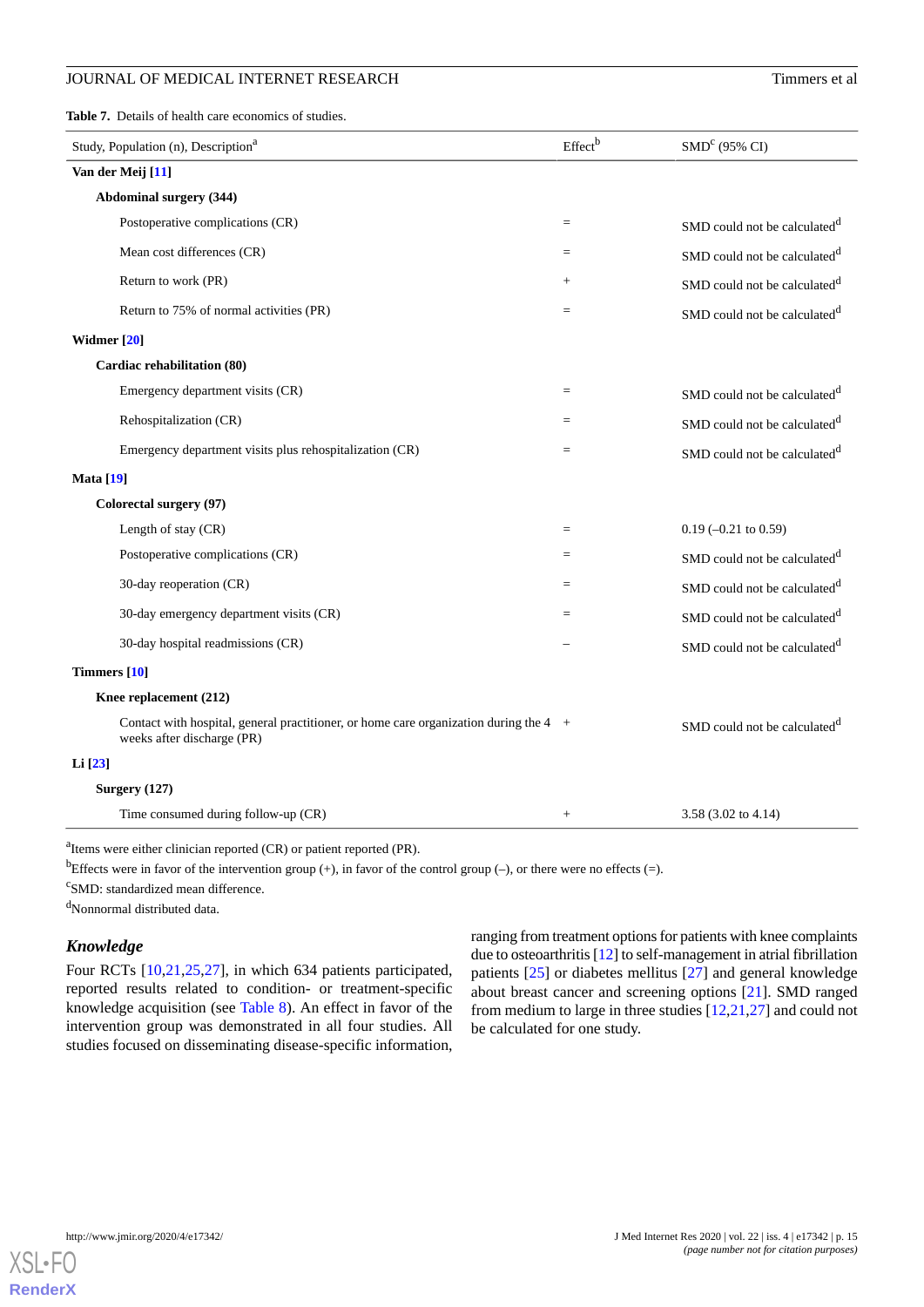| Study          | Population (n)            | Description <sup>a</sup>                            | Effect <sup>b</sup> | SMD <sup>c</sup> (95% CI)                |
|----------------|---------------------------|-----------------------------------------------------|---------------------|------------------------------------------|
| Guo $[25]$     | Atrial fibrillation (209) | Knowledge about atrial fibrillation                 | $^{+}$              | SMD could not be calculated <sup>u</sup> |
| Lee $[21]$     | Breast cancer (120)       | Knowledge about breast cancer and screening options | $^{+}$              | $0.32$ (-0.04 to 0.68)                   |
| Alanzi [27]    | Diabetes mellitus (92)    | Knowledge about diabetes mellitus and lifestyle     | $^{+}$              | 4.65 $(3.87 \text{ to } 5.44)$           |
| Timmers $[12]$ | Knee replacement $(213)$  | Actual knowledge about treatment options            | $^{+}$              | $1.27(0.95 \text{ to } 1.60)$            |
| Timmers $[12]$ | Knee replacement $(213)$  | Perceived knowledge about treatment options         | $^+$                | $0.87(0.56 \text{ to } 1.18)$            |

<span id="page-15-0"></span>**Table 8.** Details about disease-specific knowledge acquisition.

<sup>a</sup>All items were patient reported versus clinician reported.

bEffects were in favor of the intervention group (+) for all studies, versus effects in favor of the control group (-) or no effects (=).

<sup>c</sup>SMD: standardized mean difference.

<sup>d</sup>Nonnormal distributed data.

#### *Narrative Synthesis of Overall Results*

Overall results demonstrate an average effectiveness of the intervention of 69% (see [Table 9\)](#page-15-1). Satisfaction with information, adherence to instructions and medication, clinical outcomes (eg, weight loss or adenoma detection), and knowledge acquisition showed the highest effects (>70%). When taking into account the duration of the intervention, a clear advantage in terms of effect is demonstrated by the interventions that have a duration of less than one month, compared to the interventions that take more than one month: 82% effectiveness versus 69%. A clear difference is noted in the comparison between the frequencies of messaging patients with information as well: an average effectiveness of 78% in the high-frequency group (more than once per week, on average) versus 64% in the low-frequency group (once per week, on average).

<span id="page-15-1"></span>**Table 9.** Synthesis of results: average effectiveness per outcome.

| Outcome                    | Dimension                        | Number of studies/popula- | Average effectiveness <sup>a</sup> , % | Duration, %  | Frequency, % |                   |              |
|----------------------------|----------------------------------|---------------------------|----------------------------------------|--------------|--------------|-------------------|--------------|
|                            |                                  | tion members              |                                        | Short        | Long         | High <sup>b</sup> | $Low^c$      |
|                            |                                  |                           |                                        | $(<1$ month) | (≥1 month)   |                   |              |
| Satisfaction               | Information provided             | 7/1320                    | 93                                     | 88           | 100          | 88                | 100          |
| Satisfaction               | Overall care                     | 8/1915                    | 64                                     | 72           | 52           | 72                | 52           |
| Adherence                  | Instructions                     | 8/2032                    | 75                                     | 72           | 100          | 75                | $N/A^d$      |
| Adherence                  | Medication usage                 | 3/541                     | 84                                     | N/A          | 84           | 50                | 100          |
| Quality of life            | Overall                          | 7/1300                    | 48                                     | 100          | 38           | 66                | 57           |
| Clinical parameters        | Physical functioning<br>and pain | 4/836                     | 50                                     | 89           | 30           | 89                | 30           |
| Clinical parameters        | Clinical values                  | 4/913                     | 74                                     | 76           | 50           | 76                | 50           |
| Clinical parameters        | Symptoms                         | 3/315                     | 39                                     | N/A          | 39           | 100               | $\mathbf{0}$ |
| Health care eco-<br>nomics | Overall                          | 5/860                     | 59                                     | 78           | 68           | 78                | 68           |
| Knowledge                  | Overall                          | 4/634                     | 100                                    | 100          | 100          | 100               | 100          |
| Average effect             | N/A                              | N/A                       | 69                                     | 82           | 69           | 78                | 64           |

<sup>a</sup>Average effectiveness is the weighted average of the population linked to an outcome and the part of the population with a positive effect on the outcome.

<sup>b</sup>High frequency is  $>1$  message per week, on average.

 $c$ Low frequency is  $\leq 1$  message per week, on average.

 $d_{N/A}$ : not applicable.

## *Discussion*

#### **Principal Findings**

The objective of this systematic review was to evaluate the effectiveness of educating patients by providing timely information using smartphone and tablet apps. In particular, we

[XSL](http://www.w3.org/Style/XSL)•FO **[RenderX](http://www.renderx.com/)**

focused on patients that had undergone treatment in a hospital. A total of 21 studies were identified, most with some concerns in terms of risk of bias. Included studies showed low levels of homogeneity in terms of populations and outcomes. Overall results demonstrate an average effectiveness of the interventions in 69% of the studies. Satisfaction with information, adherence to instructions and medication, improved clinical values (eg,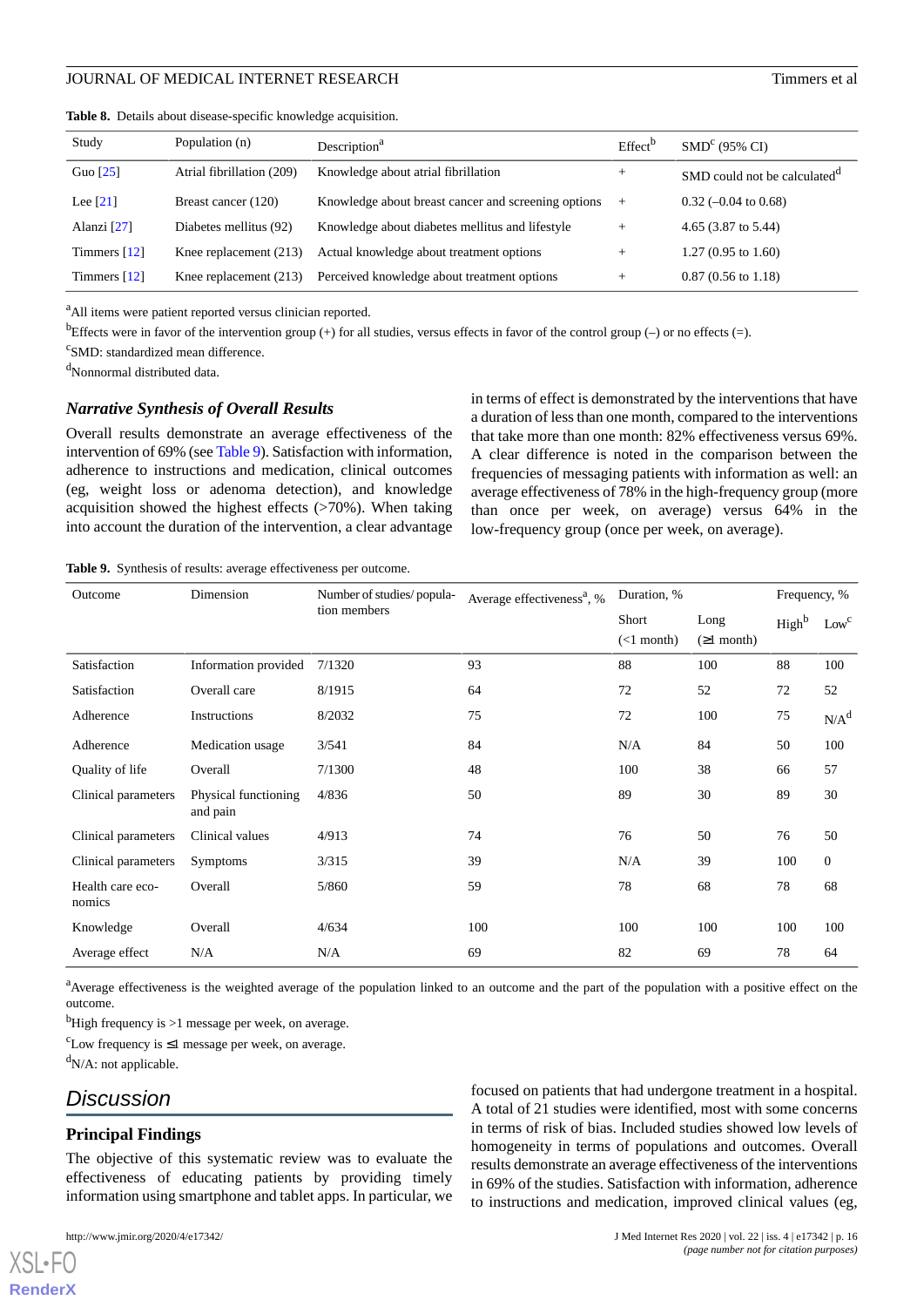weight loss or adenoma detection), and knowledge acquisition showed the highest effects (>70%). An overall effect of 82% was observed in studies that lasted less than one month. Studies with a higher frequency of messaging (ie, more than once per week) were associated with an average effect of 78%. These results should not only be considered effective from a single outcome point-of-view, but should be, from a more holistic perspective, considered as important components required for effective patient self-management support as well [[29\]](#page-19-4).

Our results are in line with earlier reviews that focus on the effect of eHealth interventions on multiple outcomes in chronic health conditions [[30,](#page-19-5)[31](#page-19-6)]. A review by Schoeppe et al reported a positive effect in terms of prevention by focusing on lifestyle changes, such as diet, exercise, and sedentary behavior [[32\]](#page-19-7). The average duration of the interventions in the Schoeppe et al review was 8 weeks, which is longer than the average duration of interventions in our review. However, this is probably due to the fact that the interventions in the Schoeppe et al review focused on behavioral changes related to lifestyle, whereas studies in our review sometimes lasted only 3 or 4 days, in which the aim is not to change one's lifestyle, but to optimize one's preparation for a one-time event such as a colonoscopy. The usage of frequent notifications has been recognized to encourage greater exposure to the intervention's content without deterring engagement [\[33](#page-19-8)].

Even though results seem to indicate that interventions of a short duration with a high frequency of notifications are beneficial to the patient, the low level of homogeneity across these studies makes it impossible to extract an optimal structure, duration, or frequency for messaging patients. Such a challenge has also been reported in a 2018 review on education via strategies and structures [[34\]](#page-19-9). Unfortunately, only a few studies reported detailed information about the content that was provided to patients, its format (eg, text, photo, or video), and the actual timing of the content delivery. This information could have provided additional insights on what makes interventions successful or not.

Our results demonstrate the emerging character of this field of research: the 21 included studies were conducted in 10 different medical departments, covering 15 different types of treatments. Four medical specialties—cardiology, orthopedics, surgery, and gastroenterology—have had more than three studies included. Only interventions related to colonoscopy and knee replacement were studied more than once. The results regarding the number of studies that we excluded from this review also demonstrate that many studies still focus on feasibility, acceptance of technology, and the design and content of apps, rather than on the actual effect of this type of intervention.

## **Strengths and Limitations**

To our knowledge, this review is the first to assess the effectiveness of educating patients in preparation of, during, or after their treatment in the hospital using an app for smartphones or tablets. This review adopted a detailed and comprehensive search strategy, followed by robust screening, data extraction, and risk-of-bias assessment, adhering to the PRISMA guidelines. A total of 21 studies were found eligible for inclusion, seven of them having a *low risk* level of bias and 14 of them having

a level of bias with *some concerns* according to Cochrane's *risk of bias* assessment. The relatively large sample sizes allowed us to calculate SMDs and therewith enabled us to compare study outcomes. The observed high level of heterogeneity in terms of outcomes, population, and intervention characteristics, such as interaction models, commercial and noncommercial products, or social media platforms, made it inappropriate to perform a meta-analysis for any outcome.

In this review, we focused on the timely delivery of educational information to overcome patient-perceived information overload. The duration of the interventions within these studies ranged from 3 days to 6 months. In our opinion, this range is another indicator that this type of research is still at an early stage, in which the focus of the trial is really on the intervention itself instead of its long-term effects.

#### **Implications for Practice**

The results of our review demonstrate the effective application of smartphone and tablet apps to educate patients with timely information. The effects are visible within various outcomes and across various medical specialties. Medical practices could benefit from these effects by combining two already-existing resources: patient education materials and smartphones and tablets. Patient education is already available on hospital websites, brochures, and through the oral advice of health care professionals. Additionally, more and more patients, as well as their surrounding caretakers, possess a smartphone or tablet. By adding the concept of *timing* to existing educational materials, one could improve the likelihood that patients receive the right information at the right time. By using the push notification mechanism on smart devices, patients can also be actively made aware of newly available information related to their treatment. Medical practices may choose to either build an app themselves or use already-available commercial products or platforms, social media or otherwise. After the initial development of an app, little or no further adjustments to existing workflows are needed for successful implementation, which is regarded as a crucial factor for successful eHealth implementation [\[35](#page-19-10)]. Of course, some patients may require support during the initial downloading or configuring of the app, but when this effort is compared to the possible benefits in terms of improved outcomes, satisfaction, and health care consumption as described in this review, these efforts appear worthwhile.

#### **Future Research**

Delivering timely education to patients through an app for smartphones or tablets has the potential to contribute to the emerging field of patient education research, which may lead to a positive effect on numerous outcomes. Given the novelty of this area of research, more studies need to be performed in order to demonstrate the generalizability of the concept, as well as its long-term effects. In this review, we chose to include only RCTs, since this study design is currently considered to be the gold standard research design to assess the effectiveness of interventions. Yet, we believe it is legitimate to question whether this is the only appropriate study design, as eHealth innovations and research projects could be characterized by what we would like to refer to as "moving objects" and "moving targets." By

```
XSL•FO
RenderX
```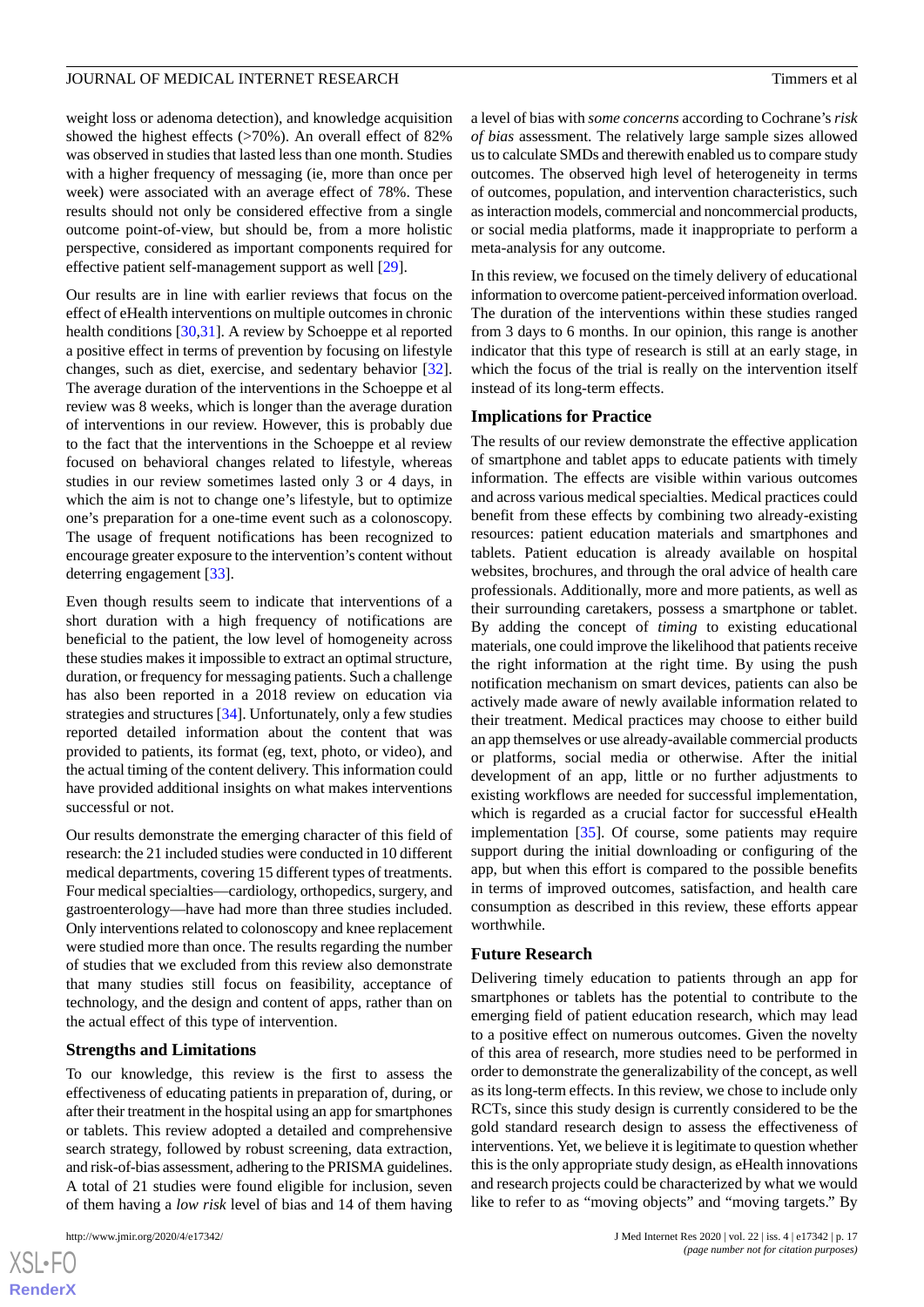moving objects, we refer to the interventions themselves, as these may easily be adapted to the real-time needs of patients and health care providers by their inventors. By moving targets, we refer to outcomes that might not have been defined in the original research protocol but arose from the data and insights that were gathered during the study. Changing the intervention itself or adding outcomes during the course of a study is, however, often considered *not done*, as it could quickly lead to a high risk of bias and a lower overall quality of the research. As a consequence, many interventions might not be studied at all, because from a supplier's or producer's perspective, it feels unnatural not to be able to respond to these real-world demands "just because a study design won't allow you to." This challenge was also reported by two recent studies focusing on eHealth interventions in general [[36\]](#page-19-11) and, more specifically, in the field of psychiatry [[37\]](#page-19-12).

We suggest that other study designs, such as pragmatic RCTs, action research, or even real-world data, are considered to be eligible to demonstrate the effectiveness of these interventions. These designs more closely mimic a routine clinical setting

from a health care provider's perspective (ie, no double blinding or placebo-controlled setting) and allow the interventions to be altered by the supplier during the course of the study if needed. This could lower some of the existing barriers and may convince more stakeholders to participate in eHealth research.

## **Conclusions**

This review demonstrates that educating patients with timely medical information through their smartphones or tablets improves their levels of knowledge, medication or treatment adherence, satisfaction, and clinical outcomes, as well as having a positive effect on health care economics. These effects are most pronounced in interventions with a short duration (ie, less than a month) and with a high frequency of messaging patients (ie, once per week or more). With the knowledge that patient education is a predictor for improved outcomes and the fact that patients have obvious difficulties processing large amounts of new medical information, we suggest incorporating the delivery of timely information through smartphone and tablet apps within current medical practices.

## **Acknowledgments**

The authors would like to thank Elmie Peters, medical librarian at Radboud University Medical Center (Radboudumc), for her input in shaping and optimizing the search strategy. Furthermore, the authors would like to thank Samuel Credgington for language editing.

## **Authors' Contributions**

All authors were involved in the design of the protocol, development of the search strategy, and selection of data sources. TT and LJ independently screened articles and assessed the risk of bias of the included studies. TT drafted the manuscript. LJ, RBK, and JAMK critically revised the manuscript. All authors read and approved the final manuscript.

## <span id="page-17-4"></span>**Conflicts of Interest**

None declared.

## <span id="page-17-5"></span>**Multimedia Appendix 1**

MEDLINE (Medical Literature Analysis and Retrieval System Online) search strategy. [[PDF File \(Adobe PDF File\), 43 KB](https://jmir.org/api/download?alt_name=jmir_v22i4e17342_app1.pdf&filename=7efe441f151c539818e371cd575fb3dd.pdf)-[Multimedia Appendix 1\]](https://jmir.org/api/download?alt_name=jmir_v22i4e17342_app1.pdf&filename=7efe441f151c539818e371cd575fb3dd.pdf)

## <span id="page-17-0"></span>**Multimedia Appendix 2**

Overview of outcomes per study and instruments used to assess them. [[PDF File \(Adobe PDF File\), 122 KB](https://jmir.org/api/download?alt_name=jmir_v22i4e17342_app2.pdf&filename=9440b0f0e45b15f843ae883139da8532.pdf)-[Multimedia Appendix 2\]](https://jmir.org/api/download?alt_name=jmir_v22i4e17342_app2.pdf&filename=9440b0f0e45b15f843ae883139da8532.pdf)

## <span id="page-17-1"></span>**References**

- <span id="page-17-2"></span>1. Stacey D, Légaré F, Lewis K, Barry MJ, Bennett CL, Eden KB, et al. Decision aids for people facing health treatment or screening decisions. Cochrane Database Syst Rev 2017 Apr 12;4:CD001431 [\[FREE Full text\]](http://europepmc.org/abstract/MED/28402085) [doi: [10.1002/14651858.CD001431.pub5\]](http://dx.doi.org/10.1002/14651858.CD001431.pub5) [Medline: [28402085](http://www.ncbi.nlm.nih.gov/entrez/query.fcgi?cmd=Retrieve&db=PubMed&list_uids=28402085&dopt=Abstract)]
- <span id="page-17-3"></span>2. Dineen-Griffin S, Garcia-Cardenas V, Williams K, Benrimoj SI. Helping patients help themselves: A systematic review of self-management support strategies in primary health care practice. PLoS One 2019;14(8):e0220116 [[FREE Full text](http://dx.plos.org/10.1371/journal.pone.0220116)] [doi: [10.1371/journal.pone.0220116\]](http://dx.doi.org/10.1371/journal.pone.0220116) [Medline: [31369582\]](http://www.ncbi.nlm.nih.gov/entrez/query.fcgi?cmd=Retrieve&db=PubMed&list_uids=31369582&dopt=Abstract)
- 3. Kessels RPC. Patients' memory for medical information. J R Soc Med 2003 May;96(5):219-222 [\[FREE Full text\]](http://europepmc.org/abstract/MED/12724430) [doi: [10.1258/jrsm.96.5.219](http://dx.doi.org/10.1258/jrsm.96.5.219)] [Medline: [12724430\]](http://www.ncbi.nlm.nih.gov/entrez/query.fcgi?cmd=Retrieve&db=PubMed&list_uids=12724430&dopt=Abstract)
- 4. Khaleel I, Wimmer BC, Peterson GM, Zaidi ST, Roehrer E, Cummings E, et al. Health information overload among health consumers: A scoping review. Patient Educ Couns 2020 Jan;103(1):15-32. [doi: [10.1016/j.pec.2019.08.008\]](http://dx.doi.org/10.1016/j.pec.2019.08.008) [Medline: [31451363](http://www.ncbi.nlm.nih.gov/entrez/query.fcgi?cmd=Retrieve&db=PubMed&list_uids=31451363&dopt=Abstract)]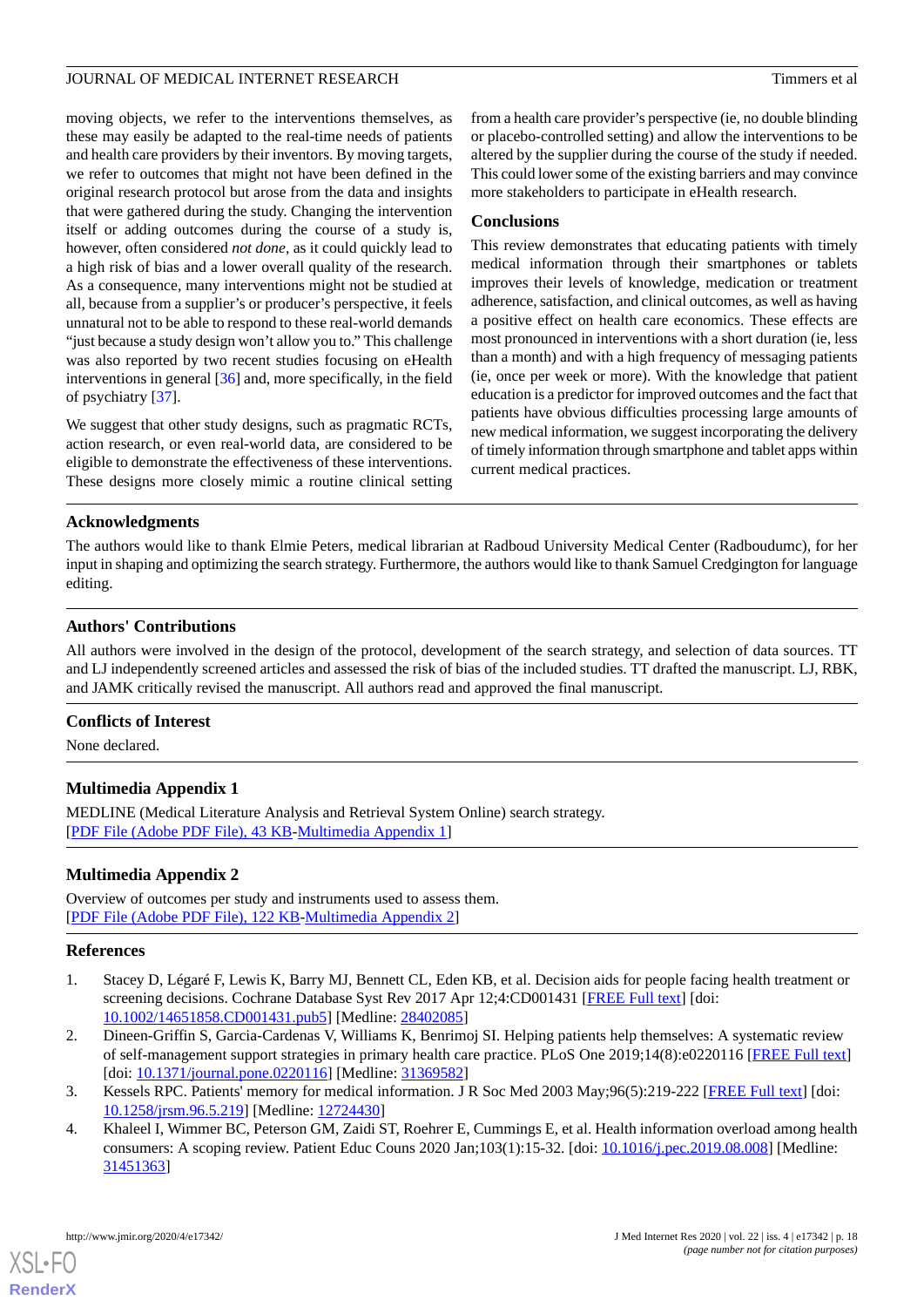## JOURNAL OF MEDICAL INTERNET RESEARCH THE CONSUMING STATES OF A STRINGER STATES OF A STRINGER STATES OF A STRINGER STATES OF A STRINGER STATES OF A STRINGER STATES OF A STRINGER STATES OF A STRINGER STATES OF A STRINGER STA

- <span id="page-18-0"></span>5. Liberati A, Altman DG, Tetzlaff J, Mulrow C, Gøtzsche PC, Ioannidis JP, et al. The PRISMA statement for reporting systematic reviews and meta-analyses of studies that evaluate healthcare interventions: Explanation and elaboration. BMJ 2009 Jul 21;339:b2700 [[FREE Full text](http://europepmc.org/abstract/MED/19622552)] [doi: [10.1136/bmj.b2700\]](http://dx.doi.org/10.1136/bmj.b2700) [Medline: [19622552](http://www.ncbi.nlm.nih.gov/entrez/query.fcgi?cmd=Retrieve&db=PubMed&list_uids=19622552&dopt=Abstract)]
- <span id="page-18-2"></span><span id="page-18-1"></span>6. Sterne JA, Savović J, Page MJ, Elbers RG, Blencowe NS, Boutron I, et al. RoB 2: A revised tool for assessing risk of bias in randomised trials. BMJ 2019 Aug 28;366:14898. [doi: 10.1136/bmj.14898] [Medline: [31462531\]](http://www.ncbi.nlm.nih.gov/entrez/query.fcgi?cmd=Retrieve&db=PubMed&list_uids=31462531&dopt=Abstract)
- <span id="page-18-3"></span>7. Cohen J. Statistical Power Analysis for the Behavioral Sciences. 2nd edition. New York, NY: Taylor & Francis Inc; 1988.
- <span id="page-18-4"></span>8. Perry TT, Marshall A, Berlinski A, Rettiganti M, Brown RH, Randle SM, et al. Smartphone-based vs paper-based asthma action plans for adolescents. Ann Allergy Asthma Immunol 2017 Mar;118(3):298-303. [doi: [10.1016/j.anai.2016.11.028](http://dx.doi.org/10.1016/j.anai.2016.11.028)] [Medline: [28111110](http://www.ncbi.nlm.nih.gov/entrez/query.fcgi?cmd=Retrieve&db=PubMed&list_uids=28111110&dopt=Abstract)]
- <span id="page-18-5"></span>9. Kang X, Zhao L, Leung F, Luo H, Wang L, Wu J, et al. Delivery of instructions via mobile social media app increases quality of bowel preparation. Clin Gastroenterol Hepatol 2016 Mar;14(3):429-435.e3. [doi: [10.1016/j.cgh.2015.09.038](http://dx.doi.org/10.1016/j.cgh.2015.09.038)] [Medline: [26492848](http://www.ncbi.nlm.nih.gov/entrez/query.fcgi?cmd=Retrieve&db=PubMed&list_uids=26492848&dopt=Abstract)]
- <span id="page-18-15"></span>10. Timmers T, Janssen L, van der Weegen W, Das D, Marijnissen W, Hannink G, et al. The effect of an app for day-to-day postoperative care education on patients with total knee replacement: Randomized controlled trial. JMIR Mhealth Uhealth 2019 Oct 21;7(10):e15323 [\[FREE Full text\]](https://mhealth.jmir.org/2019/10/e15323/) [doi: [10.2196/15323](http://dx.doi.org/10.2196/15323)] [Medline: [31638594](http://www.ncbi.nlm.nih.gov/entrez/query.fcgi?cmd=Retrieve&db=PubMed&list_uids=31638594&dopt=Abstract)]
- <span id="page-18-11"></span>11. van der Meij E, Anema JR, Leclercq WK, Bongers MY, Consten EC, Schraffordt Koops SE, et al. Personalised perioperative care by e-health after intermediate-grade abdominal surgery: A multicentre, single-blind, randomised, placebo-controlled trial. Lancet 2018 Jul 07;392(10141):51-59. [doi: [10.1016/S0140-6736\(18\)31113-9](http://dx.doi.org/10.1016/S0140-6736(18)31113-9)] [Medline: [29937195\]](http://www.ncbi.nlm.nih.gov/entrez/query.fcgi?cmd=Retrieve&db=PubMed&list_uids=29937195&dopt=Abstract)
- <span id="page-18-12"></span>12. Timmers T, Janssen L, Pronk Y, van der Zwaard BC, Koëter S, van Oostveen D, et al. Assessing the efficacy of an educational smartphone or tablet app with subdivided and interactive content to increase patients' medical knowledge: Randomized controlled trial. JMIR Mhealth Uhealth 2018 Dec 21;6(12):e10742 [[FREE Full text\]](https://mhealth.jmir.org/2018/12/e10742/) [doi: [10.2196/10742\]](http://dx.doi.org/10.2196/10742) [Medline: [30578185](http://www.ncbi.nlm.nih.gov/entrez/query.fcgi?cmd=Retrieve&db=PubMed&list_uids=30578185&dopt=Abstract)]
- <span id="page-18-18"></span>13. Hardt S, Schulz MR, Pfitzner T, Wassilew G, Horstmann H, Liodakis E, et al. Improved early outcome after TKA through an app-based active muscle training programme: A randomized-controlled trial. Knee Surg Sports Traumatol Arthrosc 2018 Nov;26(11):3429-3437. [doi: [10.1007/s00167-018-4918-2](http://dx.doi.org/10.1007/s00167-018-4918-2)] [Medline: [29589050\]](http://www.ncbi.nlm.nih.gov/entrez/query.fcgi?cmd=Retrieve&db=PubMed&list_uids=29589050&dopt=Abstract)
- <span id="page-18-19"></span>14. Van Reijen M, Vriend I, Zuidema V, van Mechelen W, Verhagen EA. The "Strengthen your ankle" program to prevent recurrent injuries: A randomized controlled trial aimed at long-term effectiveness. J Sci Med Sport 2017 Jun;20(6):549-554. [doi: [10.1016/j.jsams.2016.12.001\]](http://dx.doi.org/10.1016/j.jsams.2016.12.001) [Medline: [27988093\]](http://www.ncbi.nlm.nih.gov/entrez/query.fcgi?cmd=Retrieve&db=PubMed&list_uids=27988093&dopt=Abstract)
- <span id="page-18-17"></span>15. Lakshminarayana R, Wang D, Burn D, Chaudhuri KR, Galtrey C, Guzman NV, et al. Using a smartphone-based self-management platform to support medication adherence and clinical consultation in Parkinson's disease. NPJ Parkinsons Dis 2017;3:2 [\[FREE Full text\]](http://europepmc.org/abstract/MED/28649602) [doi: [10.1038/s41531-016-0003-z\]](http://dx.doi.org/10.1038/s41531-016-0003-z) [Medline: [28649602](http://www.ncbi.nlm.nih.gov/entrez/query.fcgi?cmd=Retrieve&db=PubMed&list_uids=28649602&dopt=Abstract)]
- <span id="page-18-13"></span>16. Asklund I, Nyström E, Sjöström M, Umefjord G, Stenlund H, Samuelsson E. Mobile app for treatment of stress urinary incontinence: A randomized controlled trial. Neurourol Urodyn 2017 Jun;36(5):1369-1376. [doi: [10.1002/nau.23116\]](http://dx.doi.org/10.1002/nau.23116) [Medline: [27611958](http://www.ncbi.nlm.nih.gov/entrez/query.fcgi?cmd=Retrieve&db=PubMed&list_uids=27611958&dopt=Abstract)]
- <span id="page-18-7"></span><span id="page-18-6"></span>17. Johnston N, Bodegard J, Jerström S, Åkesson J, Brorsson H, Alfredsson J, et al. Effects of interactive patient smartphone support app on drug adherence and lifestyle changes in myocardial infarction patients: A randomized study. Am Heart J 2016 Aug;178:85-94 [[FREE Full text](https://linkinghub.elsevier.com/retrieve/pii/S0002-8703(16)30062-X)] [doi: [10.1016/j.ahj.2016.05.005\]](http://dx.doi.org/10.1016/j.ahj.2016.05.005) [Medline: [27502855\]](http://www.ncbi.nlm.nih.gov/entrez/query.fcgi?cmd=Retrieve&db=PubMed&list_uids=27502855&dopt=Abstract)
- <span id="page-18-14"></span>18. Lorenzo-Zúñiga V, Moreno de Vega V, Marín I, Barberá M, Boix J. Improving the quality of colonoscopy bowel preparation using a smart phone application: A randomized trial. Dig Endosc 2015 Jul;27(5):590-595. [doi: [10.1111/den.12467](http://dx.doi.org/10.1111/den.12467)] [Medline: [25708251](http://www.ncbi.nlm.nih.gov/entrez/query.fcgi?cmd=Retrieve&db=PubMed&list_uids=25708251&dopt=Abstract)]
- <span id="page-18-8"></span>19. Mata J, Pecorelli N, Kaneva P, Moldoveanu D, Gosselin-Tardiff A, Alhashemi M, et al. A mobile device application (app) to improve adherence to an enhanced recovery program for colorectal surgery: A randomized controlled trial. Surg Endosc 2020 Feb;34(2):742-751. [doi: [10.1007/s00464-019-06823-w](http://dx.doi.org/10.1007/s00464-019-06823-w)] [Medline: [31087175](http://www.ncbi.nlm.nih.gov/entrez/query.fcgi?cmd=Retrieve&db=PubMed&list_uids=31087175&dopt=Abstract)]
- <span id="page-18-9"></span>20. Widmer RJ, Allison TG, Lennon R, Lopez-Jimenez F, Lerman LO, Lerman A. Digital health intervention during cardiac rehabilitation: A randomized controlled trial. Am Heart J 2017 Jun;188:65-72. [doi: [10.1016/j.ahj.2017.02.016\]](http://dx.doi.org/10.1016/j.ahj.2017.02.016) [Medline: [28577682](http://www.ncbi.nlm.nih.gov/entrez/query.fcgi?cmd=Retrieve&db=PubMed&list_uids=28577682&dopt=Abstract)]
- <span id="page-18-16"></span>21. Lee H, Ghebre R, Le C, Jang YJ, Sharratt M, Yee D. Mobile phone multilevel and multimedia messaging intervention for breast cancer screening: Pilot randomized controlled trial. JMIR Mhealth Uhealth 2017 Nov 07;5(11):e154 [\[FREE Full](https://mhealth.jmir.org/2017/11/e154/) [text](https://mhealth.jmir.org/2017/11/e154/)] [doi: [10.2196/mhealth.7091\]](http://dx.doi.org/10.2196/mhealth.7091) [Medline: [29113961](http://www.ncbi.nlm.nih.gov/entrez/query.fcgi?cmd=Retrieve&db=PubMed&list_uids=29113961&dopt=Abstract)]
- <span id="page-18-10"></span>22. Wang S, Wang Q, Yao J, Zhao S, Wang L, Li Z, et al. Effect of WeChat and short message service on bowel preparation: An endoscopist-blinded, randomized controlled trial. Eur J Gastroenterol Hepatol 2019 Feb;31(2):170-177. [doi: [10.1097/MEG.0000000000001303](http://dx.doi.org/10.1097/MEG.0000000000001303)] [Medline: [30418256](http://www.ncbi.nlm.nih.gov/entrez/query.fcgi?cmd=Retrieve&db=PubMed&list_uids=30418256&dopt=Abstract)]
- 23. Li C, Huang S, Su X, Zhang T, Jiang K. Monitoring of home recovery using the 317-nursing mobile application following day-case surgery in children: Perspectives from both nurses and patients. Medicine (Baltimore) 2019 Aug;98(31):e16639 [[FREE Full text](http://dx.doi.org/10.1097/MD.0000000000016639)] [doi: [10.1097/MD.0000000000016639](http://dx.doi.org/10.1097/MD.0000000000016639)] [Medline: [31374033](http://www.ncbi.nlm.nih.gov/entrez/query.fcgi?cmd=Retrieve&db=PubMed&list_uids=31374033&dopt=Abstract)]
- 24. Jeon SC, Kim JH, Kim SJ, Kwon HJ, Choi YJ, Jung K, et al. Effect of sending educational video clips via smartphone mobile messenger on bowel preparation before colonoscopy. Clin Endosc 2019 Jan;52(1):53-58 [[FREE Full text\]](https://dx.doi.org/10.5946/ce.2018.072) [doi: [10.5946/ce.2018.072\]](http://dx.doi.org/10.5946/ce.2018.072) [Medline: [30153724](http://www.ncbi.nlm.nih.gov/entrez/query.fcgi?cmd=Retrieve&db=PubMed&list_uids=30153724&dopt=Abstract)]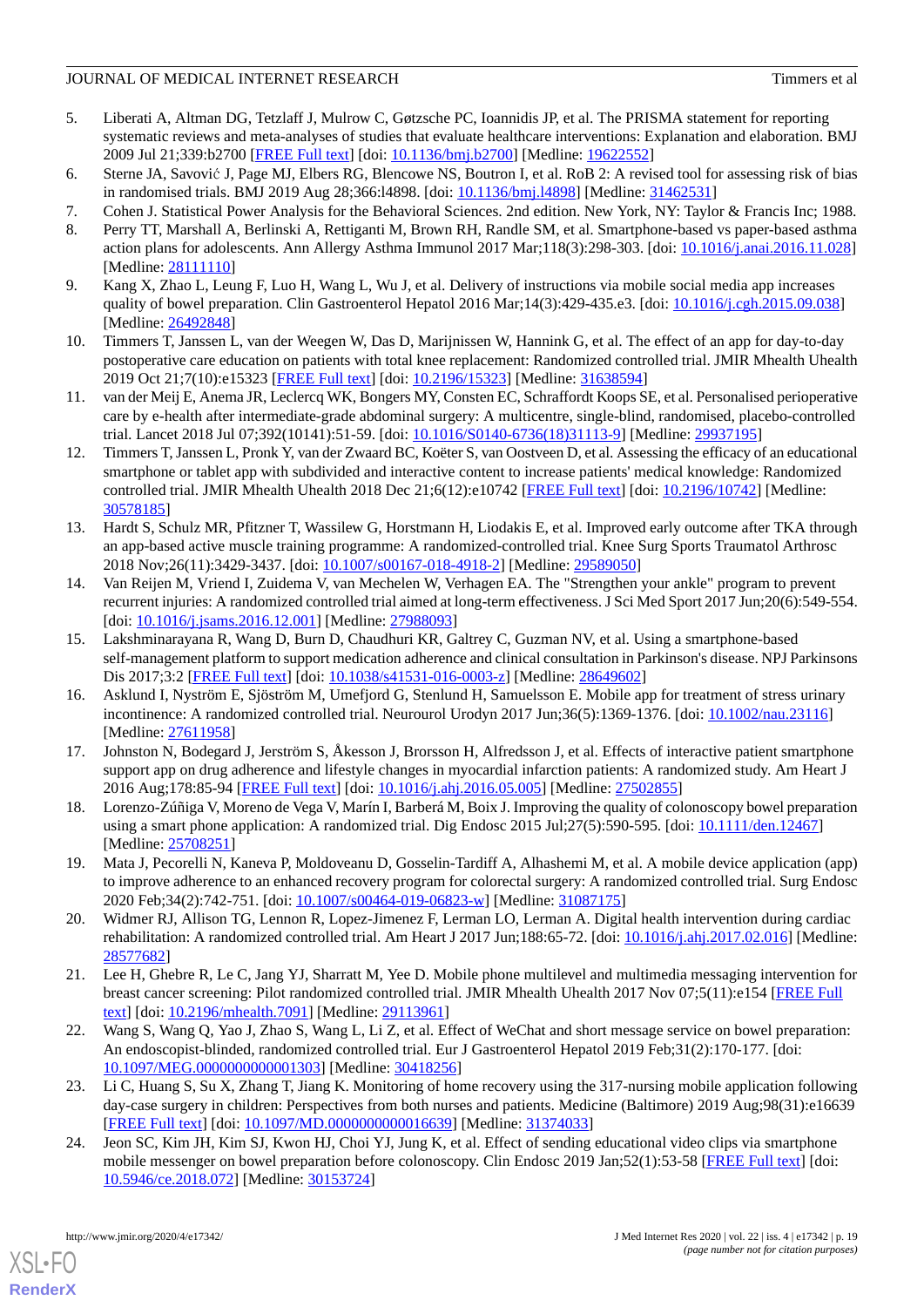- <span id="page-19-2"></span>25. Guo Y, Chen Y, Lane DA, Liu L, Wang Y, Lip GY. Mobile health technology for atrial fibrillation management integrating decision support, education, and patient involvement: mAF App trial. Am J Med 2017 Dec;130(12):1388-1396.e6 [[FREE](https://linkinghub.elsevier.com/retrieve/pii/S0002-9343(17)30712-X) [Full text\]](https://linkinghub.elsevier.com/retrieve/pii/S0002-9343(17)30712-X) [doi: [10.1016/j.amjmed.2017.07.003](http://dx.doi.org/10.1016/j.amjmed.2017.07.003)] [Medline: [28847546](http://www.ncbi.nlm.nih.gov/entrez/query.fcgi?cmd=Retrieve&db=PubMed&list_uids=28847546&dopt=Abstract)]
- <span id="page-19-3"></span>26. Najafi Ghezeljeh T, Sharifian S, Nasr Isfahani M, Haghani H. Comparing the effects of education using telephone follow-up and smartphone-based social networking follow-up on self-management behaviors among patients with hypertension. Contemp Nurse 2018;54(4-5):362-373. [doi: [10.1080/10376178.2018.1441730\]](http://dx.doi.org/10.1080/10376178.2018.1441730) [Medline: [29451091](http://www.ncbi.nlm.nih.gov/entrez/query.fcgi?cmd=Retrieve&db=PubMed&list_uids=29451091&dopt=Abstract)]
- <span id="page-19-1"></span><span id="page-19-0"></span>27. Alanzi T, Bah S, Alzahrani S, Alshammari S, Almunsef F. Evaluation of a mobile social networking application for improving diabetes type 2 knowledge: An intervention study using WhatsApp. J Comp Eff Res 2018 Sep;7(9):891-899. [doi: [10.2217/cer-2018-0028\]](http://dx.doi.org/10.2217/cer-2018-0028) [Medline: [29943647\]](http://www.ncbi.nlm.nih.gov/entrez/query.fcgi?cmd=Retrieve&db=PubMed&list_uids=29943647&dopt=Abstract)
- <span id="page-19-4"></span>28. Sharara AI, Chalhoub JM, Beydoun M, Shayto RH, Chehab H, Harb AH, et al. A customized mobile application in colonoscopy preparation: A randomized controlled trial. Clin Transl Gastroenterol 2017 Jan 05;8(1):e211 [[FREE Full text](http://europepmc.org/abstract/MED/28055031)] [doi: [10.1038/ctg.2016.65](http://dx.doi.org/10.1038/ctg.2016.65)] [Medline: [28055031](http://www.ncbi.nlm.nih.gov/entrez/query.fcgi?cmd=Retrieve&db=PubMed&list_uids=28055031&dopt=Abstract)]
- <span id="page-19-5"></span>29. Grady PA, Gough LL. Self-management: A comprehensive approach to management of chronic conditions. Am J Public Health 2014 Aug;104(8):e25-e31. [doi: [10.2105/AJPH.2014.302041](http://dx.doi.org/10.2105/AJPH.2014.302041)] [Medline: [24922170](http://www.ncbi.nlm.nih.gov/entrez/query.fcgi?cmd=Retrieve&db=PubMed&list_uids=24922170&dopt=Abstract)]
- <span id="page-19-6"></span>30. Badawy SM, Kuhns LM. Texting and mobile phone app interventions for improving adherence to preventive behavior in adolescents: A systematic review. JMIR Mhealth Uhealth 2017 Apr 19;5(4):e50 [\[FREE Full text](https://mhealth.jmir.org/2017/4/e50/)] [doi: [10.2196/mhealth.6837\]](http://dx.doi.org/10.2196/mhealth.6837) [Medline: [28428157](http://www.ncbi.nlm.nih.gov/entrez/query.fcgi?cmd=Retrieve&db=PubMed&list_uids=28428157&dopt=Abstract)]
- <span id="page-19-7"></span>31. Whitehead L, Seaton P. The effectiveness of self-management mobile phone and tablet apps in long-term condition management: A systematic review. J Med Internet Res 2016 May 16;18(5):e97 [[FREE Full text\]](https://www.jmir.org/2016/5/e97/) [doi: [10.2196/jmir.4883](http://dx.doi.org/10.2196/jmir.4883)] [Medline: [27185295](http://www.ncbi.nlm.nih.gov/entrez/query.fcgi?cmd=Retrieve&db=PubMed&list_uids=27185295&dopt=Abstract)]
- <span id="page-19-8"></span>32. Schoeppe S, Alley S, Van Lippevelde W, Bray NA, Williams SL, Duncan MJ, et al. Efficacy of interventions that use apps to improve diet, physical activity and sedentary behaviour: A systematic review. Int J Behav Nutr Phys Act 2016 Dec 07;13(1):127 [[FREE Full text\]](https://ijbnpa.biomedcentral.com/articles/10.1186/s12966-016-0454-y) [doi: [10.1186/s12966-016-0454-y](http://dx.doi.org/10.1186/s12966-016-0454-y)] [Medline: [27927218](http://www.ncbi.nlm.nih.gov/entrez/query.fcgi?cmd=Retrieve&db=PubMed&list_uids=27927218&dopt=Abstract)]
- <span id="page-19-9"></span>33. Morrison LG, Hargood C, Pejovic V, Geraghty AW, Lloyd S, Goodman N, et al. Correction: The effect of timing and frequency of push notifications on usage of a smartphone-based stress management intervention: An exploratory trial. PLoS One 2018;13(5):e0198008 [\[FREE Full text\]](http://dx.plos.org/10.1371/journal.pone.0198008) [doi: [10.1371/journal.pone.0198008\]](http://dx.doi.org/10.1371/journal.pone.0198008) [Medline: [29787600\]](http://www.ncbi.nlm.nih.gov/entrez/query.fcgi?cmd=Retrieve&db=PubMed&list_uids=29787600&dopt=Abstract)
- <span id="page-19-10"></span>34. Bashi N, Fatehi F, Fallah M, Walters D, Karunanithi M. Self-management education through mHealth: Review of strategies and structures. JMIR Mhealth Uhealth 2018 Oct 19;6(10):e10771 [\[FREE Full text\]](https://mhealth.jmir.org/2018/10/e10771/) [doi: [10.2196/10771](http://dx.doi.org/10.2196/10771)] [Medline: [30341042\]](http://www.ncbi.nlm.nih.gov/entrez/query.fcgi?cmd=Retrieve&db=PubMed&list_uids=30341042&dopt=Abstract)
- <span id="page-19-11"></span>35. Granja C, Janssen W, Johansen MA. Factors determining the success and failure of eHealth interventions: Systematic review of the literature. J Med Internet Res 2018 May 01;20(5):e10235 [\[FREE Full text\]](https://www.jmir.org/2018/5/e10235/) [doi: [10.2196/10235](http://dx.doi.org/10.2196/10235)] [Medline: [29716883](http://www.ncbi.nlm.nih.gov/entrez/query.fcgi?cmd=Retrieve&db=PubMed&list_uids=29716883&dopt=Abstract)]
- <span id="page-19-12"></span>36. Baker TB, Gustafson DH, Shah D. How can research keep up with eHealth? Ten strategies for increasing the timeliness and usefulness of eHealth research. J Med Internet Res 2014 Feb 19;16(2):e36 [\[FREE Full text\]](https://www.jmir.org/2014/2/e36/) [doi: [10.2196/jmir.2925\]](http://dx.doi.org/10.2196/jmir.2925) [Medline: [24554442](http://www.ncbi.nlm.nih.gov/entrez/query.fcgi?cmd=Retrieve&db=PubMed&list_uids=24554442&dopt=Abstract)]
- 37. Tønning ML, Kessing LV, Bardram JE, Faurholt-Jepsen M. Methodological challenges in randomized controlled trials on smartphone-based treatment in psychiatry: Systematic review. J Med Internet Res 2019 Oct 27;21(10):e15362 [[FREE Full](https://www.jmir.org/2019/10/e15362/) [text](https://www.jmir.org/2019/10/e15362/)] [doi: [10.2196/15362\]](http://dx.doi.org/10.2196/15362) [Medline: [31663859\]](http://www.ncbi.nlm.nih.gov/entrez/query.fcgi?cmd=Retrieve&db=PubMed&list_uids=31663859&dopt=Abstract)

## **Abbreviations**

**CINAHL:** Cumulative Index to Nursing and Allied Health Literature **eHealth:** electronic health **MEDLINE:** Medical Literature Analysis and Retrieval System Online **MeSH:** Medical Subject Headings PRISMA: Preferred Reporting Items for Systematic Reviews and Meta-Analyses **Radboudumc:** Radboud University Medical Center **RCT:** randomized controlled trial **SMD:** standardized mean difference

*Edited by G Eysenbach; submitted 08.12.19; peer-reviewed by L Whitehead, D Reukers, MC Chang, G Dermody, C Mullens; comments to author 15.01.20; revised version received 21.02.20; accepted 22.03.20; published 13.04.20*

*Please cite as:*

*Timmers T, Janssen L, Kool RB, Kremer JAM Educating Patients by Providing Timely Information Using Smartphone and Tablet Apps: Systematic Review J Med Internet Res 2020;22(4):e17342 URL: <http://www.jmir.org/2020/4/e17342/> doi: [10.2196/17342](http://dx.doi.org/10.2196/17342) PMID: [32281936](http://www.ncbi.nlm.nih.gov/entrez/query.fcgi?cmd=Retrieve&db=PubMed&list_uids=32281936&dopt=Abstract)*

![](_page_19_Picture_20.jpeg)